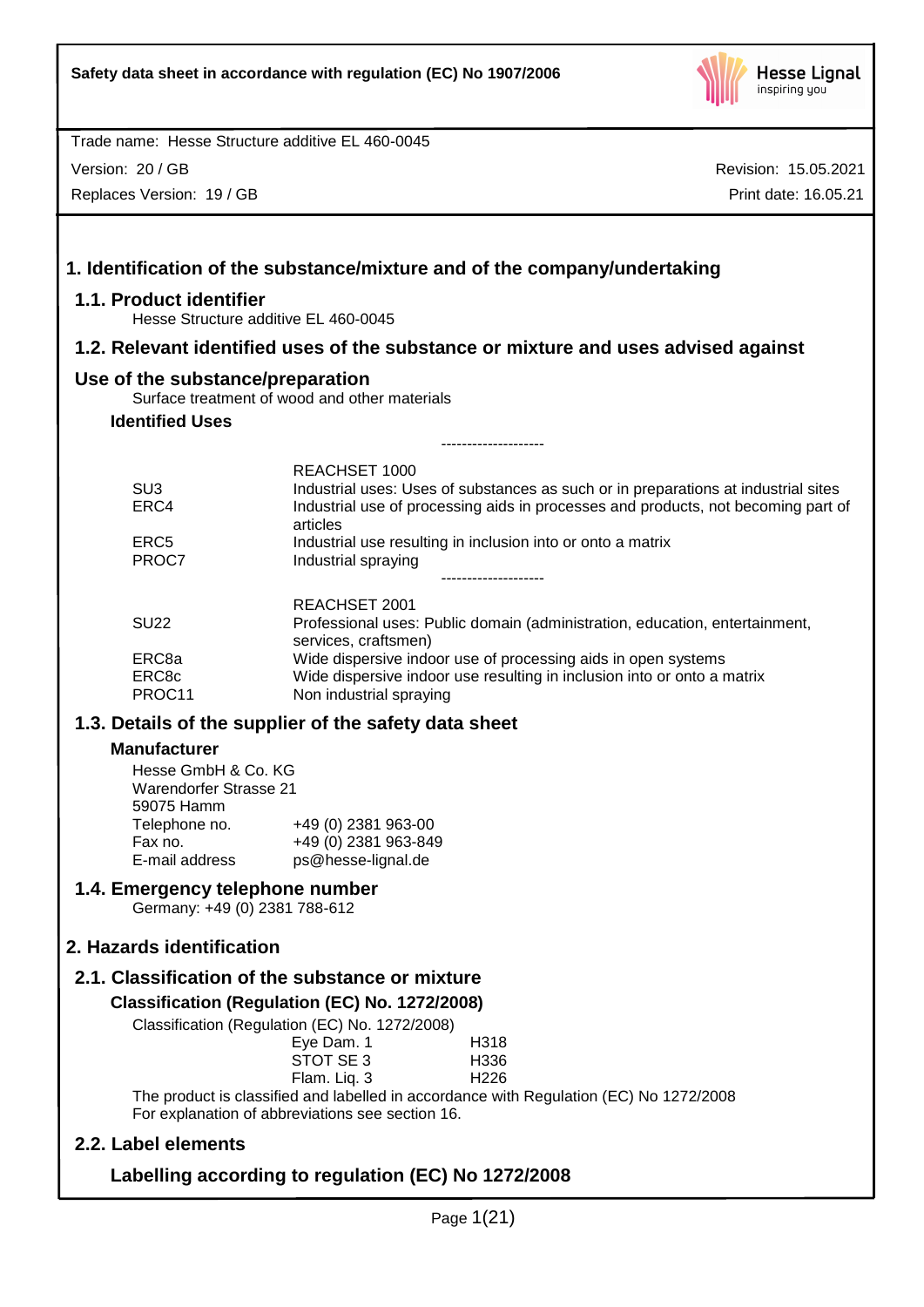

| Trade name: Hesse Structure additive EL 460-0045                                                                |                                                                                                                                                                                                                                     |                                           |    |                                                                                                                                                                                                                                                                                                                                                                                                         |
|-----------------------------------------------------------------------------------------------------------------|-------------------------------------------------------------------------------------------------------------------------------------------------------------------------------------------------------------------------------------|-------------------------------------------|----|---------------------------------------------------------------------------------------------------------------------------------------------------------------------------------------------------------------------------------------------------------------------------------------------------------------------------------------------------------------------------------------------------------|
| Version: 20 / GB                                                                                                |                                                                                                                                                                                                                                     |                                           |    | Revision: 15.05.2021                                                                                                                                                                                                                                                                                                                                                                                    |
| Replaces Version: 19 / GB                                                                                       |                                                                                                                                                                                                                                     |                                           |    | Print date: 16.05.21                                                                                                                                                                                                                                                                                                                                                                                    |
| <b>Hazard pictograms</b>                                                                                        |                                                                                                                                                                                                                                     |                                           |    |                                                                                                                                                                                                                                                                                                                                                                                                         |
| <b>Signal word</b>                                                                                              |                                                                                                                                                                                                                                     |                                           |    |                                                                                                                                                                                                                                                                                                                                                                                                         |
| Danger                                                                                                          |                                                                                                                                                                                                                                     |                                           |    |                                                                                                                                                                                                                                                                                                                                                                                                         |
| <b>Hazard statements</b><br>H318<br>H336<br>H226                                                                | Causes serious eye damage.<br>May cause drowsiness or dizziness.<br>Flammable liquid and vapour.                                                                                                                                    |                                           |    |                                                                                                                                                                                                                                                                                                                                                                                                         |
| <b>Precautionary statements</b>                                                                                 |                                                                                                                                                                                                                                     |                                           |    |                                                                                                                                                                                                                                                                                                                                                                                                         |
| P210<br>P261<br>P280<br>P304+P340<br>P305+P351+P338<br>P308+P313<br>contains<br><b>Supplemental information</b> | sources. No smoking.<br>Avoid breathing dust/fume/gas/mist/vapours/spray.<br>lenses, if present and easy to do. Continue rinsing.<br>IF exposed or concerned: Get medical advice/attention.<br>2-methylpropan-1-ol; n-butyl acetate |                                           |    | Keep away from heat, hot surfaces, sparks, open flames and other ignition<br>Wear protective gloves/protective clothing/eye protection/face protection.<br>IF INHALED: Remove person to fresh air and keep comfortable for breathing.<br>IF IN EYES: Rinse cautiously with water for several minutes. Remove contact<br>Hazardous component(s) to be indicated on label (Regulation (EC) No. 1272/2008) |
| <b>EUH066</b>                                                                                                   | Repeated exposure may cause skin dryness or cracking.                                                                                                                                                                               |                                           |    |                                                                                                                                                                                                                                                                                                                                                                                                         |
| 2.3. Other hazards<br>listed in Section 3).<br>3. Composition/information on ingredients                        |                                                                                                                                                                                                                                     |                                           |    | This mixture contains no substance considered to be persistent, bioaccumulating nor toxic (PBT). This<br>mixture contains no substance considered to be very persistent nor very bioaccumulating (vPvB) (if not                                                                                                                                                                                         |
| <b>Hazardous ingredients</b>                                                                                    |                                                                                                                                                                                                                                     |                                           |    |                                                                                                                                                                                                                                                                                                                                                                                                         |
| n-butyl acetate<br>CAS No.<br>EINECS no.<br>Registration no.<br>Concentration                                   | 123-86-4<br>204-658-1<br>01-2119485493-29<br>50<br>$>=$<br>Classification (Regulation (EC) No. 1272/2008)<br>Flam. Liq. 3<br>STOT SE 3                                                                                              | H <sub>226</sub><br>H336<br><b>EUH066</b> |    | %<br>Nervous system                                                                                                                                                                                                                                                                                                                                                                                     |
| 2-methylpropan-1-ol<br>CAS No.<br>EINECS no.<br>Registration no.<br>Concentration                               | 78-83-1<br>201-148-0<br>01-2119484609-23<br>3<br>$>=$<br>Classification (Regulation (EC) No. 1272/2008)                                                                                                                             | $\,<\,$                                   | 10 | %                                                                                                                                                                                                                                                                                                                                                                                                       |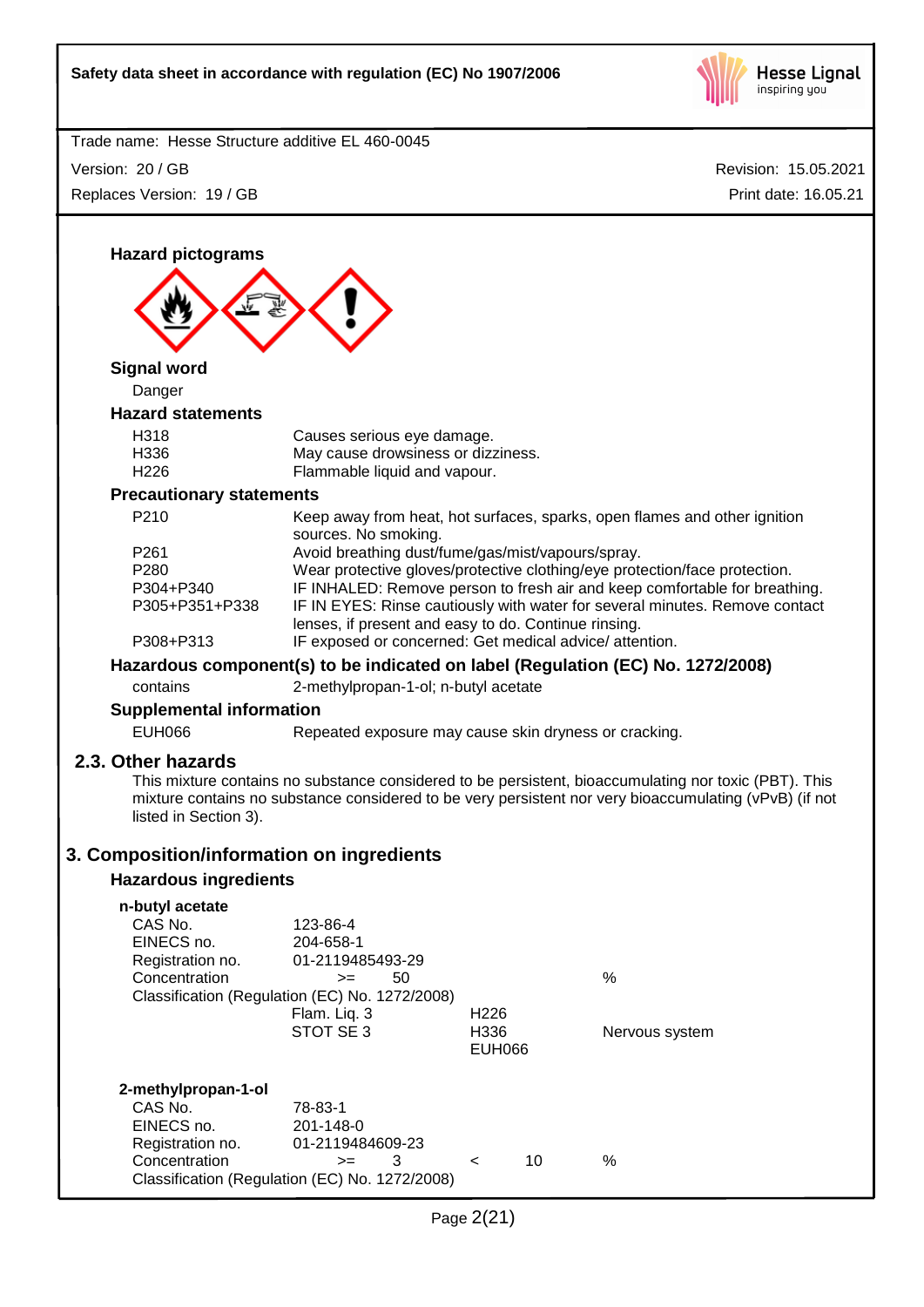

# Version: 20 / GB

Replaces Version: 19 / GB

Revision: 15.05.2021 Print date: 16.05.21

Flam. Liq. 3 H226 STOT SE 3 H335 Respiratory tract Skin Irrit. 2 H315 Eye Dam. 1 H318 H336 Nervous system

#### **Note**

For explanation of abbreviations see section 16. This product does not contain substances of very high concern (Regulation (EC) No 1907/2006 (REACH), Article 57) (if not listed in Section 3).

# **4. First aid measures**

# **4.1. Description of first aid measures**

#### **General information**

If unconscious place in recovery position and seek medical advice. In all cases of doubt, or when symptoms persist, seek medical attention. First aider: Pay attention to self-protection! Remove affected person from danger area, lay him down.

#### **After inhalation**

In case of accident by inhalation: remove casualty to fresh air and keep at rest. Keep warm, calm and covered up. In all cases of doubt, or when symptoms persist, seek medical attention.

#### **After skin contact**

Wash off immediately with soap and water. Do NOT use solvents or thinners. Consult a doctor if skin irritation persists.

#### **After eye contact**

Remove contact lenses, irrigate copiously with clean, fresh water, holding the eyelids apart for at least 10 minutes and seek immediate medical advice. Take medical treatment.

# **After ingestion**

Do not induce vomiting. Take medical treatment.

# **4.2. Most important symptoms and effects, both acute and delayed**

Symptoms and signs include headache, dizziness, fatigue, muscular weakness, drowsiness and in extreme cases, loss of consciousness. High concentration of vapours may cause irritation to eyes and respiratory system and produce narcotic effects.

# **4.3. Indication of any immediate medical attention and special treatment needed**

# **Hints for the physician / treatment**

Treat symptomatically.

# **5. Firefighting measures**

# **5.1. Extinguishing media**

# **Suitable extinguishing media**

Recommended: alcohol resistant foam, CO2, powders, water spray/mist

#### **Non suitable extinguishing media**

Do not use a solid water stream as it may scatter and spread fire.

# **5.2. Special hazards arising from the substance or mixture**

Fire will produce dense black smoke. In a fire, hazardous decomposition products may be produced.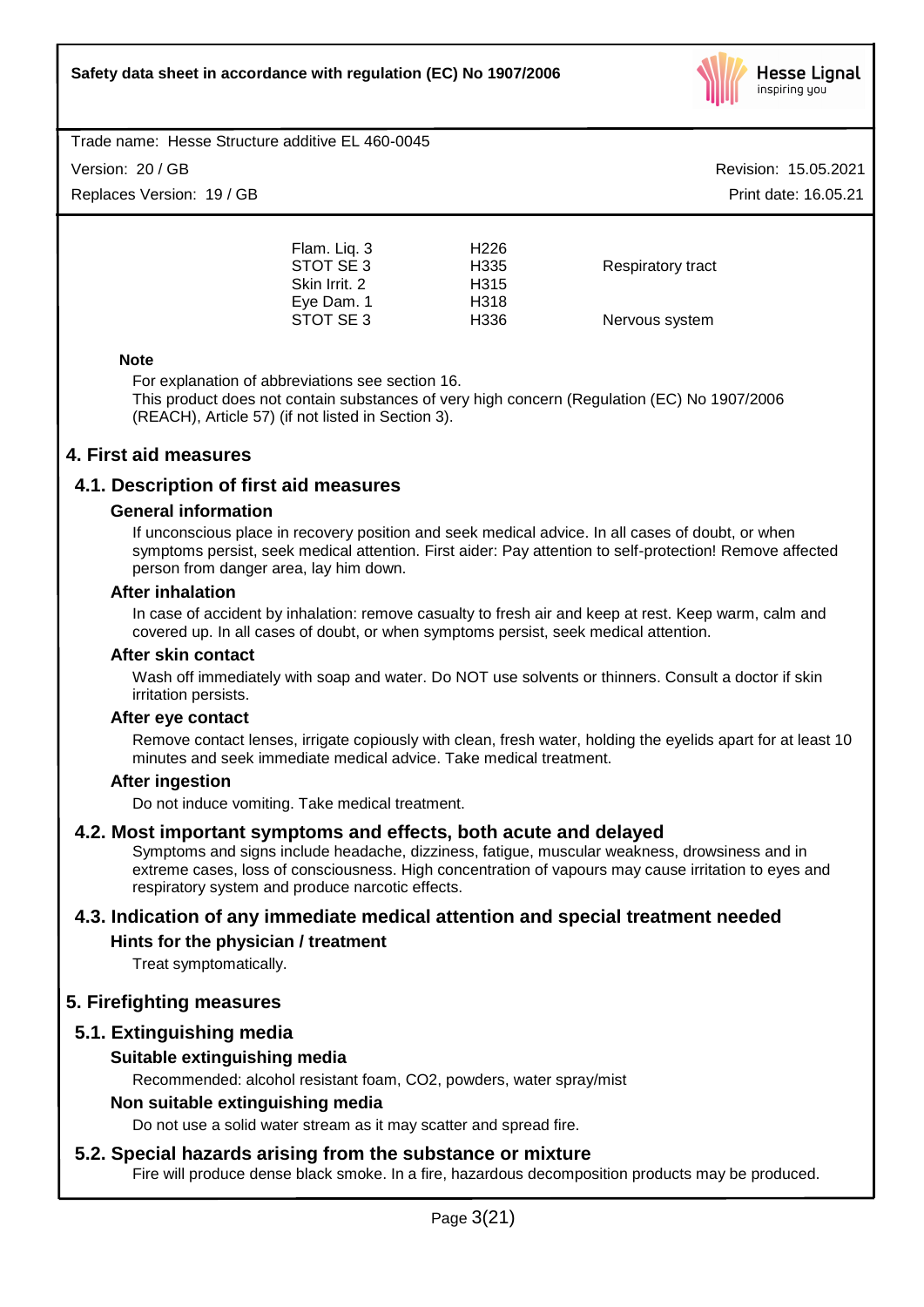

Version: 20 / GB

Replaces Version: 19 / GB

Revision: 15.05.2021 Print date: 16.05.21

Exposure to decomposition products may cause a health hazard. Vapours can form an explosive mixture with air.

# **5.3. Advice for firefighters**

#### **Special protective equipment for fire-fighting**

In case of combustion evolution of dangerous gases possible. Use self-contained breathing apparatus.

#### **Other information**

Cool closed containers exposed to fire with water. Do not allow run-off from fire fighting to enter drains or water courses. Standard procedure for chemical fires.

# **6. Accidental release measures**

#### **6.1. Personal precautions, protective equipment and emergency procedures**

Eliminate all ignition sources if safe to do so. Ensure adequate ventilation. Do not inhale vapours. Do not inhale gases. Do not inhale mist.

#### **6.2. Environmental precautions**

Do not allow to enter drains or waterways. Do not allow to enter soil, waterways or waste water canal. In case of gas escape or of entry into waterways, soil or drains, inform the responsible authorities.

#### **6.3. Methods and material for containment and cleaning up**

Contain and collect spillage with non-combustible absorbent materials, e.g. sand, earth, vermiculite, diatomaceous earth and place in container for disposal according to local regulations (see section 13). Clean contaminated floors and objects thoroughly with water and detergents, observing environmental regulations. Do NOT use solvents or thinners. Send in suitable containers for recovery or disposal.

#### **6.4. Reference to other sections**

Refer to protective measures listed in Sections 7 and 8.

# **7. Handling and storage**

# **7.1. Precautions for safe handling**

#### **Advice on safe handling**

Prevent the creation of flammable or explosive concentrations of vapour in air and avoid vapour concentration higher than the occupational exposure limits. Keep container tightly closed and dry in a cool, well-ventilated place. Use only with adequate ventilation/personal protection. Ensure adequate ventilation. Provide for sufficient ventilation. This can be achieved by local exhaust or general exhaust air collection. Wear a suitable respirator if the ventilation is not sufficient to keep the solvent vapour concentration below the occupational limit values. Avoid contact with skin and eyes. Avoid inhalation of vapour and spray mist. Do no eat, drink or smoke when using this product. Use personal protective clothing. For personal protection see Section 8.

#### **Advice on protection against fire and explosion**

Vapours can form an explosive mixture with air. Vapours are heavier than air and may spread along floors. In addition, the product should only be used in areas from which all naked lights and other sources of ignition have been excluded. Mixture may charge electrostatically: always use earthing leads when transferring from one container to another. Take measures to prevent the build up of electrostatic charge. Wear shoes with conductive soles. No sparking tools should be used. Fight fire with normal precautions from a reasonable distance.

# **7.2. Conditions for safe storage, including any incompatibilities**

# **Requirements for storage rooms and vessels**

Provide solvent-resistant and impermeable floor. Keep only in the original container in a cool, well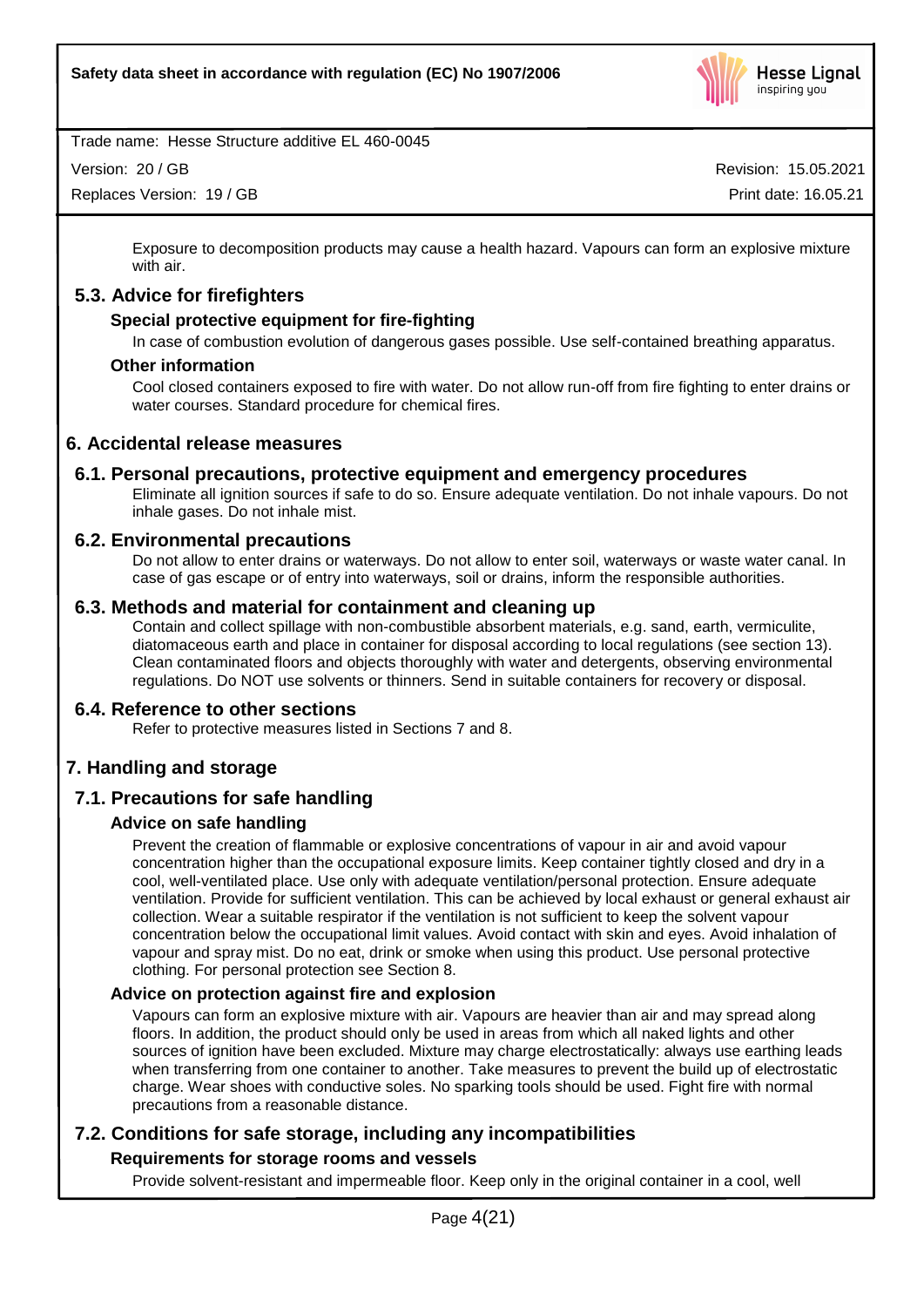

| Trade name: Hesse Structure additive EL 460-0045                                                                                                                             |            |                                        |                  |                      |
|------------------------------------------------------------------------------------------------------------------------------------------------------------------------------|------------|----------------------------------------|------------------|----------------------|
| Version: 20 / GB                                                                                                                                                             |            |                                        |                  | Revision: 15.05.2021 |
| Replaces Version: 19 / GB                                                                                                                                                    |            |                                        |                  | Print date: 16.05.21 |
| ventilated place. Containers which are opened must be carefully resealed and kept upright to prevent<br>leakage.                                                             |            |                                        |                  |                      |
| Hints on storage assembly                                                                                                                                                    |            |                                        |                  |                      |
| Store away from oxidising agents, from strongly alkaline and strongly acid materials.                                                                                        |            |                                        |                  |                      |
| <b>Storage classes</b>                                                                                                                                                       |            |                                        |                  |                      |
| Storage class according to TRGS 510                                                                                                                                          |            | 3                                      | Flammable liquid |                      |
| <b>Further information on storage conditions</b>                                                                                                                             |            |                                        |                  |                      |
| Protect from frost. Protect from heat and direct sunlight. Keep away from sources of ignition - No<br>smoking. Store in accordance with the particular national regulations. |            |                                        |                  |                      |
| 7.3. Specific end use(s)<br>See exposure scenario, if available.                                                                                                             |            |                                        |                  |                      |
| 8. Exposure controls/personal protection                                                                                                                                     |            |                                        |                  |                      |
| 8.1. Control parameters                                                                                                                                                      |            |                                        |                  |                      |
| <b>Exposure limit values</b>                                                                                                                                                 |            |                                        |                  |                      |
| 2-methylpropan-1-ol                                                                                                                                                          |            |                                        |                  |                      |
| List                                                                                                                                                                         | EH40       |                                        |                  |                      |
| Value<br>Short term exposure limit                                                                                                                                           | 154<br>231 | mg/m <sup>3</sup><br>mg/m <sup>3</sup> | 50<br>75         | ppm(V)<br>ppm(V)     |
| Status: 01/2020                                                                                                                                                              |            |                                        |                  |                      |
| n-butyl acetate                                                                                                                                                              |            |                                        |                  |                      |
| List                                                                                                                                                                         | EH40       |                                        |                  |                      |
| Value<br>Short term exposure limit                                                                                                                                           | 724<br>966 | mg/m <sup>3</sup><br>mg/m <sup>3</sup> | 150<br>200       | ppm(V)<br>ppm(V)     |
| Status: 01/2020                                                                                                                                                              |            |                                        |                  |                      |
| n-butyl acetate                                                                                                                                                              |            |                                        |                  |                      |
| List                                                                                                                                                                         |            | Directive 2017/164 EG                  |                  |                      |
| Value<br>Short term exposure limit                                                                                                                                           | 241<br>723 | mg/m <sup>3</sup><br>mg/m <sup>3</sup> | 50<br>150        | ppm(V)<br>ppm(V)     |
| Status: 10/2019                                                                                                                                                              |            |                                        |                  |                      |
| <b>Other information</b>                                                                                                                                                     |            |                                        |                  |                      |
| <b>Derived No/Minimal Effect Levels (DNEL/DMEL)</b>                                                                                                                          |            |                                        |                  |                      |
| n-butyl acetate                                                                                                                                                              |            |                                        |                  |                      |
| Type of value                                                                                                                                                                |            | Derived No Effect Level (DNEL)         |                  |                      |
| Reference group<br>Duration of exposure                                                                                                                                      | Long-term  | Workers (professional)                 |                  |                      |
| Route of exposure                                                                                                                                                            |            | Dermal exposure                        |                  |                      |
| Mode of action                                                                                                                                                               |            | Systemic effects                       |                  |                      |
| Concentration                                                                                                                                                                |            | 11                                     |                  | mg/kg/d              |
| Type of value                                                                                                                                                                |            | Derived No Effect Level (DNEL)         |                  |                      |
| Reference group                                                                                                                                                              |            | Workers (professional)                 |                  |                      |
| Duration of exposure                                                                                                                                                         | Short-term |                                        |                  |                      |
| Route of exposure<br>Mode of action                                                                                                                                          | inhalative | Systemic effects                       |                  |                      |
| Concentration                                                                                                                                                                |            | 600                                    |                  | mg/m <sup>3</sup>    |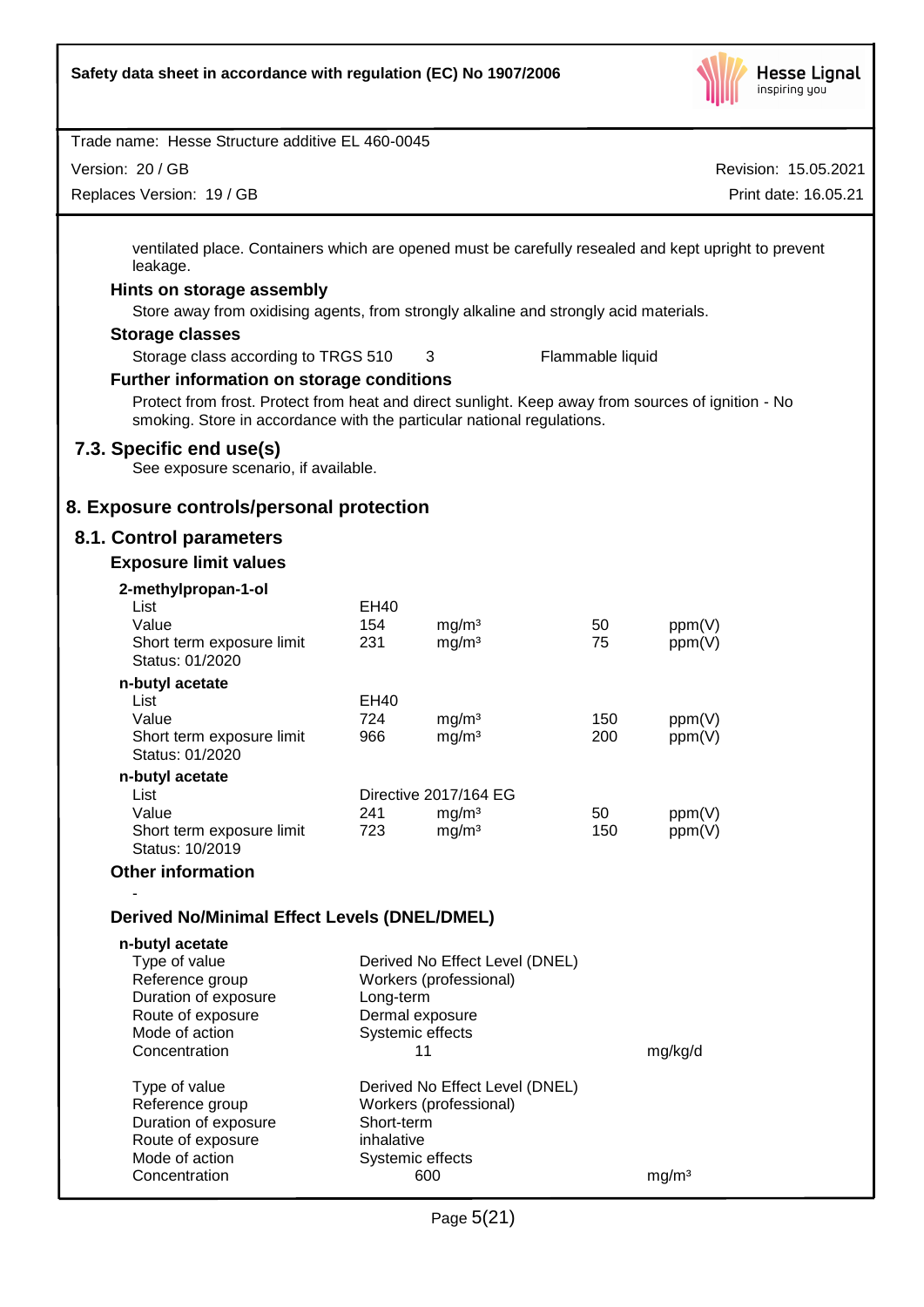

Trade name: Hesse Structure additive EL 460-0045

Version: 20 / GB Replaces Version: 19 / GB

| Type of value<br>Reference group<br>Duration of exposure<br>Route of exposure<br>Mode of action<br>Concentration | Derived No Effect Level (DNEL)<br>Workers (professional)<br>Short-term<br>inhalative<br>Local effects<br>600   | mg/m <sup>3</sup> |
|------------------------------------------------------------------------------------------------------------------|----------------------------------------------------------------------------------------------------------------|-------------------|
| Type of value<br>Reference group<br>Duration of exposure<br>Route of exposure<br>Mode of action<br>Concentration | Derived No Effect Level (DNEL)<br>Workers (professional)<br>Long-term<br>inhalative<br>Local effects<br>300    | mg/m <sup>3</sup> |
| Type of value<br>Reference group<br>Duration of exposure<br>Route of exposure<br>Mode of action<br>Concentration | Derived No Effect Level (DNEL)<br>Workers (professional)<br>Long-term<br>inhalative<br>Systemic effects<br>300 | mg/m <sup>3</sup> |
| Type of value<br>Reference group<br>Duration of exposure<br>Route of exposure<br>Mode of action<br>Concentration | Derived No Effect Level (DNEL)<br>Consumer<br>Long-term<br>Dermal exposure<br>Systemic effects<br>6            | mg/kg/d           |
| Type of value<br>Reference group<br>Duration of exposure<br>Route of exposure<br>Mode of action<br>Concentration | Derived No Effect Level (DNEL)<br>Consumer<br>Long-term<br>Oral exposure<br>Systemic effects<br>2              | mg/kg/d           |
| Type of value<br>Reference group<br>Duration of exposure<br>Route of exposure<br>Mode of action<br>Concentration | Derived No Effect Level (DNEL)<br>Consumer<br>Short-term<br>inhalative<br>Systemic effects<br>300              | mg/m <sup>3</sup> |
| Type of value<br>Reference group<br>Duration of exposure<br>Route of exposure<br>Mode of action<br>Concentration | Derived No Effect Level (DNEL)<br>Consumer<br>Short-term<br>inhalative<br>Local effects<br>300                 | mg/m <sup>3</sup> |
| Type of value<br>Reference group<br>Duration of exposure                                                         | Derived No Effect Level (DNEL)<br>Consumer<br>Long-term                                                        |                   |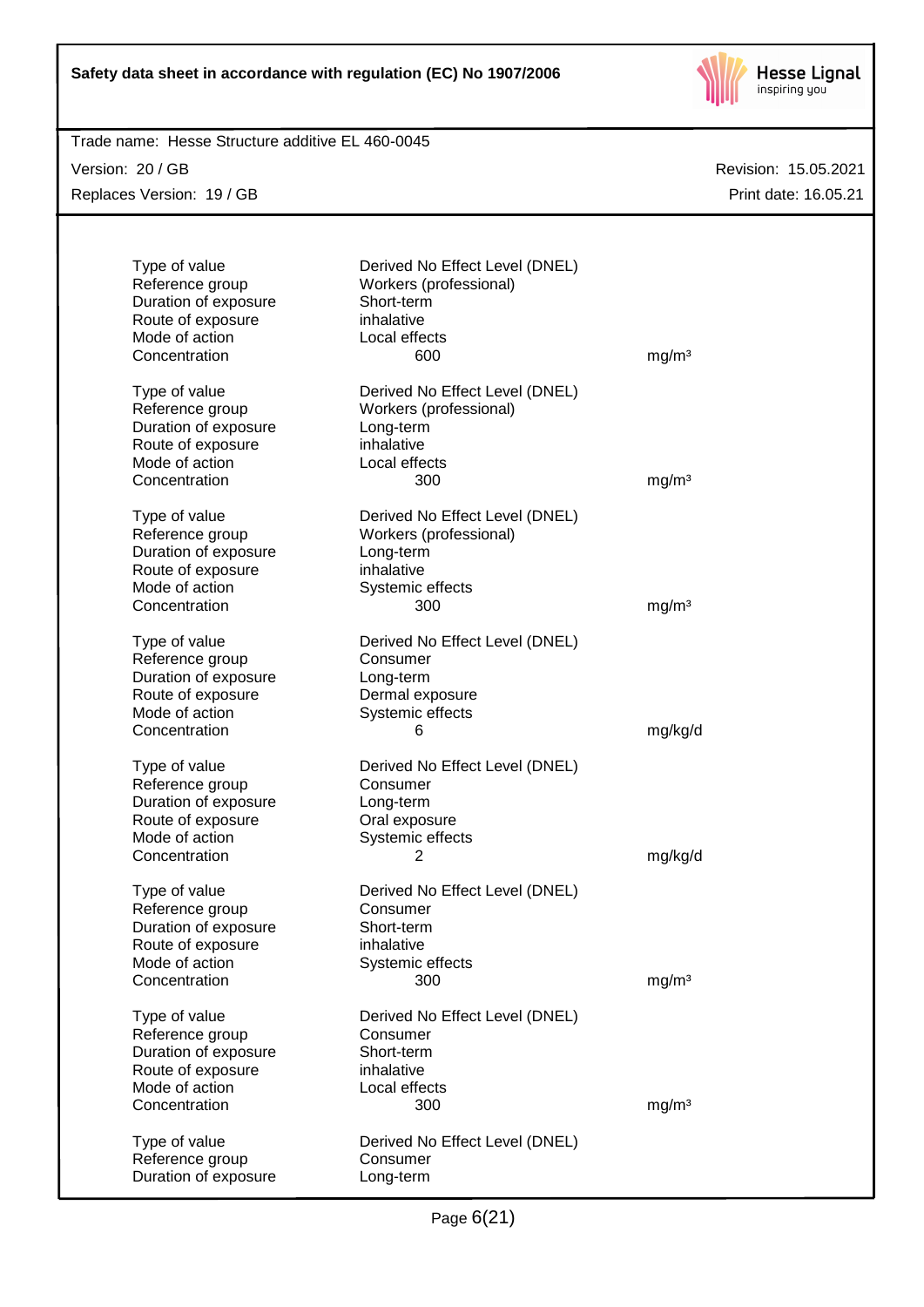

| Trade name: Hesse Structure additive EL 460-0045 |                                |                      |
|--------------------------------------------------|--------------------------------|----------------------|
| Version: 20 / GB                                 |                                | Revision: 15.05.2021 |
| Replaces Version: 19 / GB                        |                                | Print date: 16.05.21 |
|                                                  |                                |                      |
| Route of exposure                                | inhalative                     |                      |
| Mode of action                                   | Systemic effects               |                      |
| Concentration                                    | 35,7                           | mg/m <sup>3</sup>    |
|                                                  |                                |                      |
| Type of value                                    | Derived No Effect Level (DNEL) |                      |
| Reference group                                  | Consumer                       |                      |
| Duration of exposure                             | Long-term                      |                      |
| Route of exposure                                | inhalative                     |                      |
| Mode of action                                   | Local effects                  |                      |
|                                                  |                                |                      |
| Concentration                                    | 35,7                           | mg/m <sup>3</sup>    |
|                                                  |                                |                      |
| 2-methylpropan-1-ol                              |                                |                      |
| Type of value                                    | Derived No Effect Level (DNEL) |                      |
| Reference group                                  | Workers (professional)         |                      |
| Duration of exposure                             | Long-term                      |                      |
| Route of exposure                                | inhalative                     |                      |
| Mode of action                                   | Local effects                  |                      |
| Concentration                                    | 310                            | mg/m <sup>3</sup>    |
|                                                  |                                |                      |
| Type of value                                    | Derived No Effect Level (DNEL) |                      |
| Reference group                                  | Consumer                       |                      |
| Duration of exposure                             | Long-term                      |                      |
| Route of exposure                                | inhalative                     |                      |
| Mode of action                                   | Local effects                  |                      |
| Concentration                                    | 55                             | mg/m <sup>3</sup>    |
|                                                  |                                |                      |
| Type of value                                    | Derived No Effect Level (DNEL) |                      |
| Reference group                                  | Consumer                       |                      |
| Duration of exposure                             | Long-term                      |                      |
| Route of exposure                                | Oral exposure                  |                      |
| Mode of action                                   | Local effects                  |                      |
| Concentration                                    | 25                             | mg/kg/d              |
|                                                  |                                |                      |
| <b>Predicted No Effect Concentration (PNEC)</b>  |                                |                      |
|                                                  |                                |                      |
| n-butyl acetate                                  |                                |                      |
| Type of value                                    | <b>PNEC</b>                    |                      |
| <b>Type</b>                                      | Freshwater                     |                      |
| Concentration                                    | 0,18                           | mg/l                 |
|                                                  |                                |                      |
| Type of value                                    | <b>PNEC</b>                    |                      |
| <b>Type</b>                                      | Saltwater                      |                      |
| Concentration                                    | 0,018                          | mg/l                 |
|                                                  |                                |                      |
| Type of value                                    | <b>PNEC</b>                    |                      |
| <b>Type</b>                                      | Sewage treatment plant (STP)   |                      |
| Concentration                                    | 35,6                           | mg/l                 |
|                                                  |                                |                      |
| Type of value                                    | <b>PNEC</b>                    |                      |
| <b>Type</b>                                      | Water                          |                      |
| Conditions                                       | sporadic release               |                      |
| Concentration                                    | 0,36                           | mg/l                 |
|                                                  |                                |                      |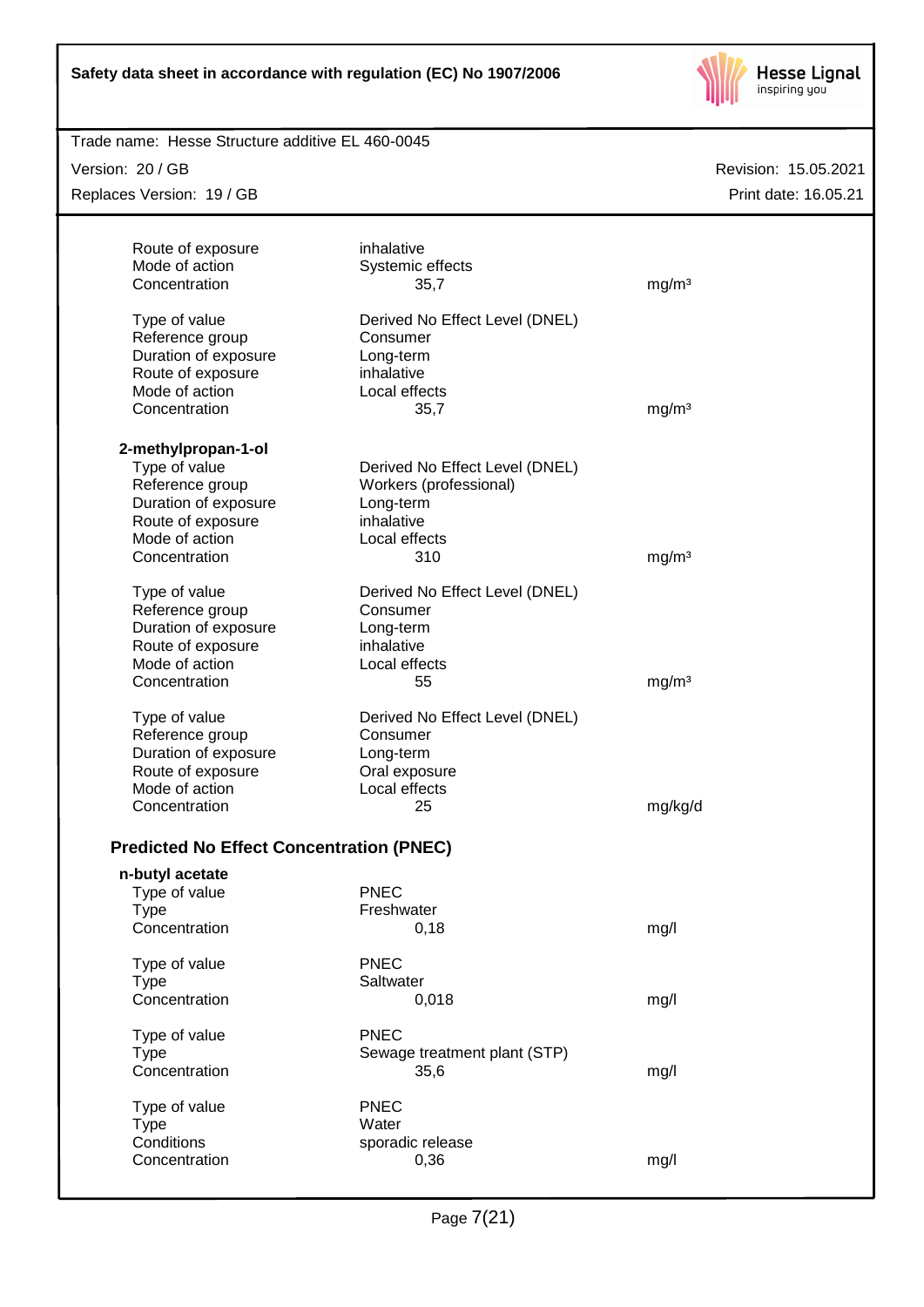

#### Trade name: Hesse Structure additive EL 460-0045

Version: 20 / GB

Replaces Version: 19 / GB

Revision: 15.05.2021 Print date: 16.05.21

| Type of value<br><b>Type</b><br>Concentration | <b>PNEC</b>               | Fresh water sediment<br>0,981      | mg/kg |
|-----------------------------------------------|---------------------------|------------------------------------|-------|
| Type of value<br><b>Type</b><br>Concentration | <b>PNEC</b>               | saltwater sediment<br>0,0981       | mg/l  |
| Type of value<br><b>Type</b><br>Concentration | <b>PNEC</b><br>Soil       | 0,0903                             | mg/kg |
| 2-methylpropan-1-ol                           |                           |                                    |       |
| Type of value<br><b>Type</b><br>Concentration | <b>PNEC</b><br>Freshwater | 0,4                                | mg/l  |
| Type of value<br><b>Type</b><br>Concentration | <b>PNEC</b><br>Saltwater  | 0,04                               | mg/l  |
| Type of value<br>Conditions<br>Concentration  | <b>PNEC</b>               | sporadic release<br>11             | mg/l  |
| Type of value<br><b>Type</b><br>Concentration | <b>PNEC</b>               | Fresh water sediment<br>1,52       | mg/kg |
| Type of value<br><b>Type</b><br>Concentration | <b>PNEC</b>               | saltwater sediment<br>0,152        | mg/kg |
| Type of value<br><b>Type</b><br>Concentration | <b>PNEC</b><br>Soil       | 0,0699                             | mg/kg |
| Type of value<br><b>Type</b><br>Concentration | <b>PNEC</b>               | Sewage treatment plant (STP)<br>10 | mg/l  |

# **8.2. Exposure controls**

#### **Exposure controls**

Users are advised to consider national Occupational Exposure Limits or other equivalent values. Provide for sufficient ventilation. This can be achieved by local exhaust or general exhaust air collection. Wear a suitable respirator if the ventilation is not sufficient to keep the solvent vapour concentration below the occupational limit values.

#### **Respiratory protection**

Avoid inhalation of vapour and spray mist. Use breathing apparatus if exposed to vapours/dust/aerosol. Recommended Filter type: Respiratory protection mask with combination filter A/P2

#### **Hand protection**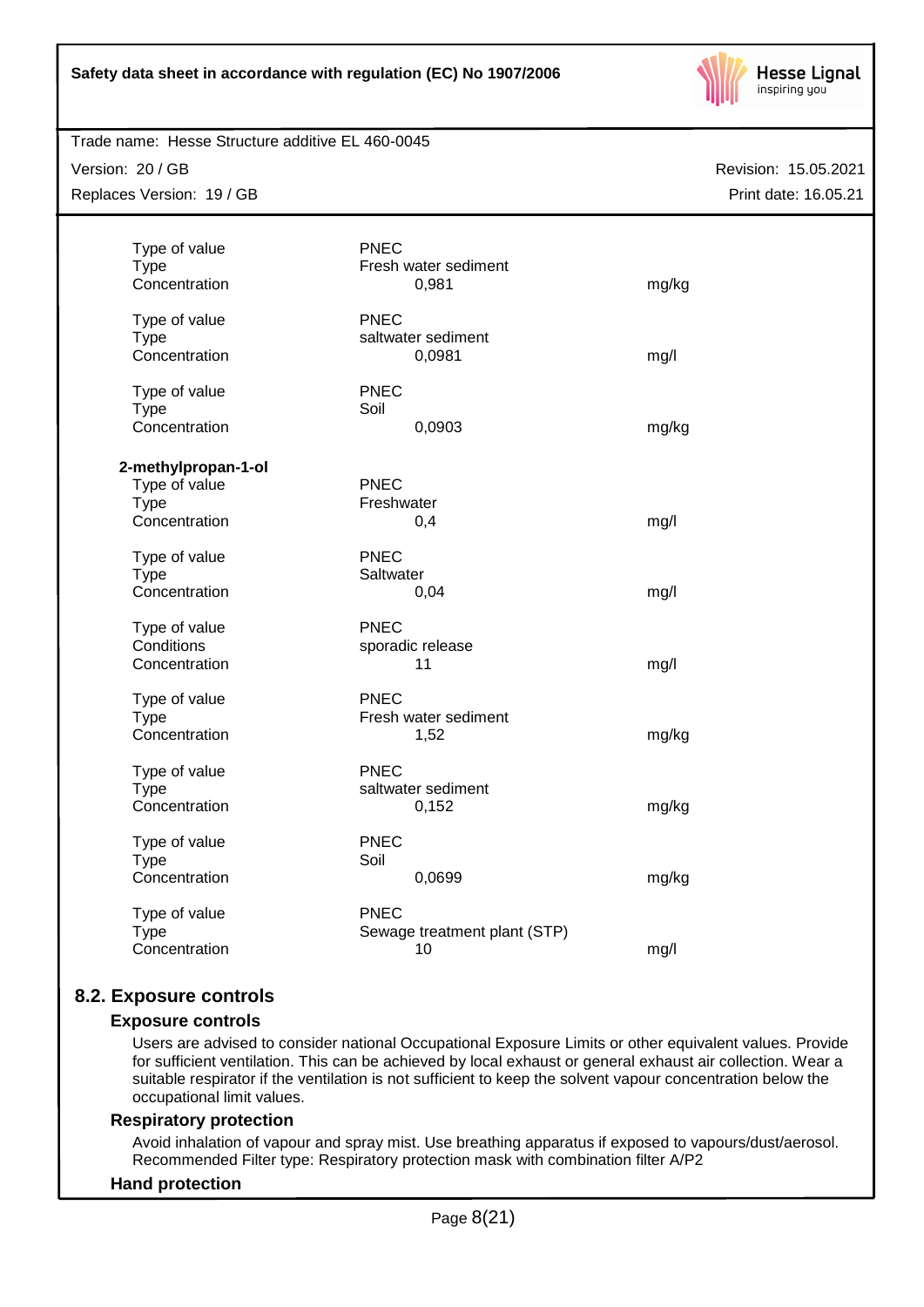

Trade name: Hesse Structure additive EL 460-0045

Version: 20 / GB

Replaces Version: 19 / GB

Revision: 15.05.2021 Print date: 16.05.21

Protective gloves complying with EN 374. Glove material Multilayer gloves made from<br>Appropriate Material Fluorinated rubber / butyl-rubber  $M$ aterial thickness  $= 0.7$  mm Breakthrough time >= 30 min This recommendation is valid only for the product named in this safety data sheet supplied by us, and only for the indicated intended use purposes. For special purposes, it is recommended to check the resistance to chemicals of the protective gloves mentioned above together with the supplier of these gloves. The instructions and information provided by the glove manufacturer on use, storage, maintenance and replacement must be followed. The breakthrough time must be greater than the end use time of the product. Gloves should be replaced regularly and if there is any sign of damage to the glove material. The performance or effectiveness of the glove may be reduced by physical/ chemical damage and poor maintenance. **Eye protection** Wear eye glasses with side protection according to EN 166. **Body protection** Wear suitable protective clothing. Remove contaminated clothing and wash it before reuse. Wash hands before breaks and after work. **9. Physical and chemical properties 9.1. Information on basic physical and chemical properties Form** Paste **Colour** white **Odour** solvent-like **Odour threshold** Remarks not determined **Melting point** Remarks not determined **Freezing point** Remarks not determined **Initial boiling point and boiling range** Value **106** to 128 °C **Flash point** Value 25 °C

| <b>Evaporation rate</b>          |  |
|----------------------------------|--|
| Remarks                          |  |
| <b>Flammability (solid, gas)</b> |  |

| not determined                               |                |
|----------------------------------------------|----------------|
| Upper/lower flammability or explosive limits |                |
| Remarks                                      | not determined |
| Vapour pressure                              |                |
| Remarks                                      | not determined |

not determined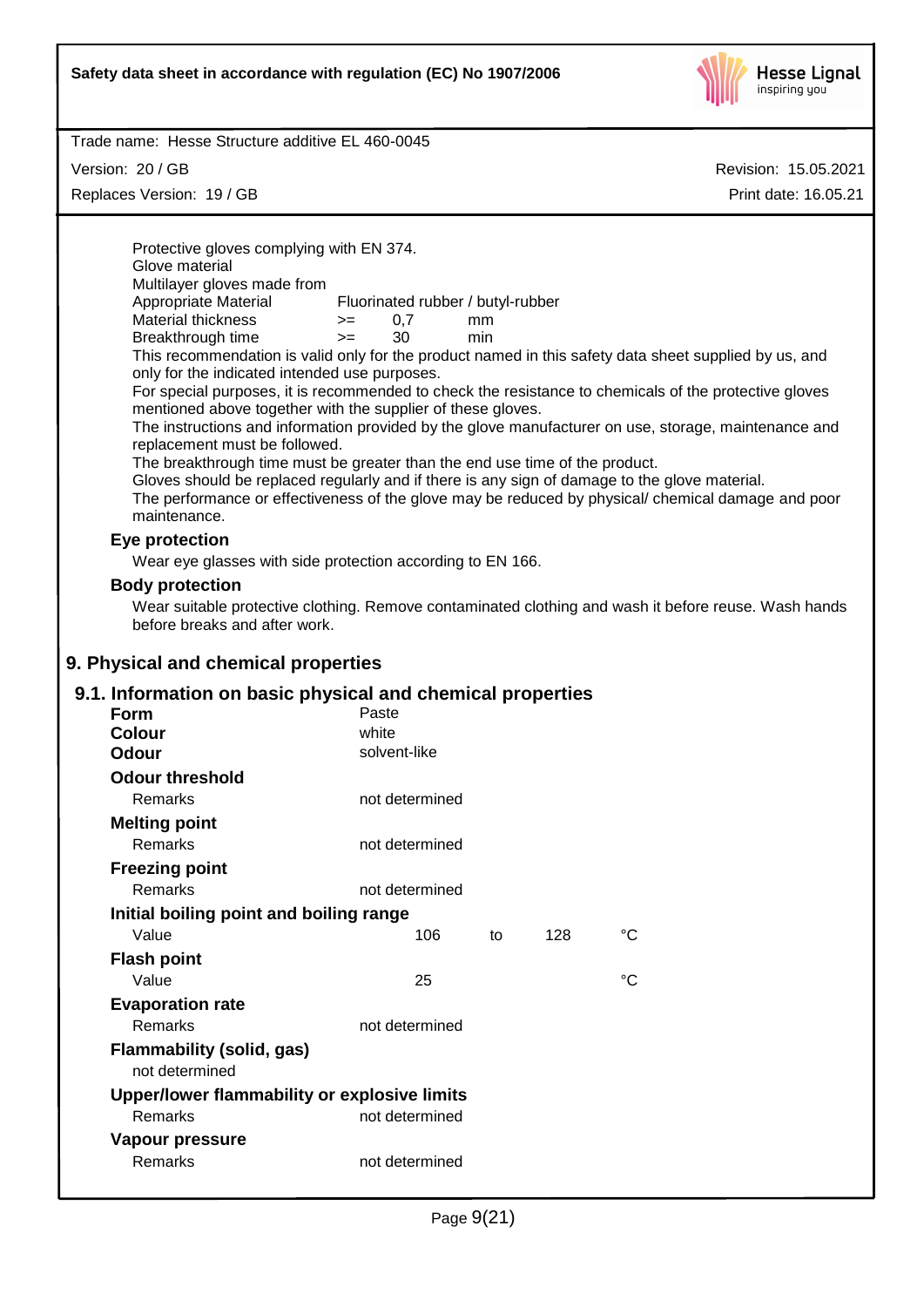

Version: 20 / GB Replaces Version: 19 / GB

| <b>Vapour density</b><br>Remarks                                                              |       | not determined   |             |                                                                                                  |  |
|-----------------------------------------------------------------------------------------------|-------|------------------|-------------|--------------------------------------------------------------------------------------------------|--|
|                                                                                               |       |                  |             |                                                                                                  |  |
| <b>Density</b><br>Value                                                                       |       | 0,878            |             | kg/l                                                                                             |  |
| Temperature                                                                                   | appr. | 20               | $^{\circ}C$ |                                                                                                  |  |
| Solubility in water                                                                           |       |                  |             |                                                                                                  |  |
| Remarks                                                                                       |       | not determined   |             |                                                                                                  |  |
| Solubility(ies)                                                                               |       |                  |             |                                                                                                  |  |
| Remarks                                                                                       |       | not determined   |             |                                                                                                  |  |
| <b>Partition coefficient: n-octanol/water</b>                                                 |       |                  |             |                                                                                                  |  |
| Remarks                                                                                       |       | not determined   |             |                                                                                                  |  |
| Ignition temperature                                                                          |       |                  |             |                                                                                                  |  |
| Remarks                                                                                       |       | not determined   |             |                                                                                                  |  |
| <b>Decomposition temperature</b>                                                              |       |                  |             |                                                                                                  |  |
| Remarks                                                                                       |       | not determined   |             |                                                                                                  |  |
| <b>Viscosity</b>                                                                              |       |                  |             |                                                                                                  |  |
| Remarks                                                                                       |       | not determined   |             |                                                                                                  |  |
| <b>Efflux time</b>                                                                            |       |                  |             |                                                                                                  |  |
| Method                                                                                        |       | not applicable   |             |                                                                                                  |  |
| <b>Explosive properties</b>                                                                   |       |                  |             |                                                                                                  |  |
| evaluation                                                                                    |       | not determined   |             |                                                                                                  |  |
| <b>Oxidising properties</b>                                                                   |       |                  |             |                                                                                                  |  |
| Remarks                                                                                       |       | not determined   |             |                                                                                                  |  |
| 9.2. Other information                                                                        |       |                  |             |                                                                                                  |  |
| <b>Non-volatile content</b>                                                                   |       |                  |             |                                                                                                  |  |
| Value                                                                                         |       | 34,5             |             | %                                                                                                |  |
| Method                                                                                        |       | calculated value |             |                                                                                                  |  |
| <b>Other information</b>                                                                      |       |                  |             |                                                                                                  |  |
| This information is not available.                                                            |       |                  |             |                                                                                                  |  |
| 10. Stability and reactivity                                                                  |       |                  |             |                                                                                                  |  |
| 10.1. Reactivity<br>Stable under recommended storage and handling conditions (see section 7). |       |                  |             |                                                                                                  |  |
| 10.2. Chemical stability<br>Stable under normal conditions.                                   |       |                  |             |                                                                                                  |  |
| 10.3. Possibility of hazardous reactions<br>To avoid thermal decomposition, do not overheat.  |       |                  |             |                                                                                                  |  |
| 10.4. Conditions to avoid<br>Isolate from sources of heat, sparks and open flame.             |       |                  |             |                                                                                                  |  |
| 10.5. Incompatible materials<br>exothermic reactions.                                         |       |                  |             | Keep away from oxidising agents, strongly alkaline and strongly acid materials in order to avoid |  |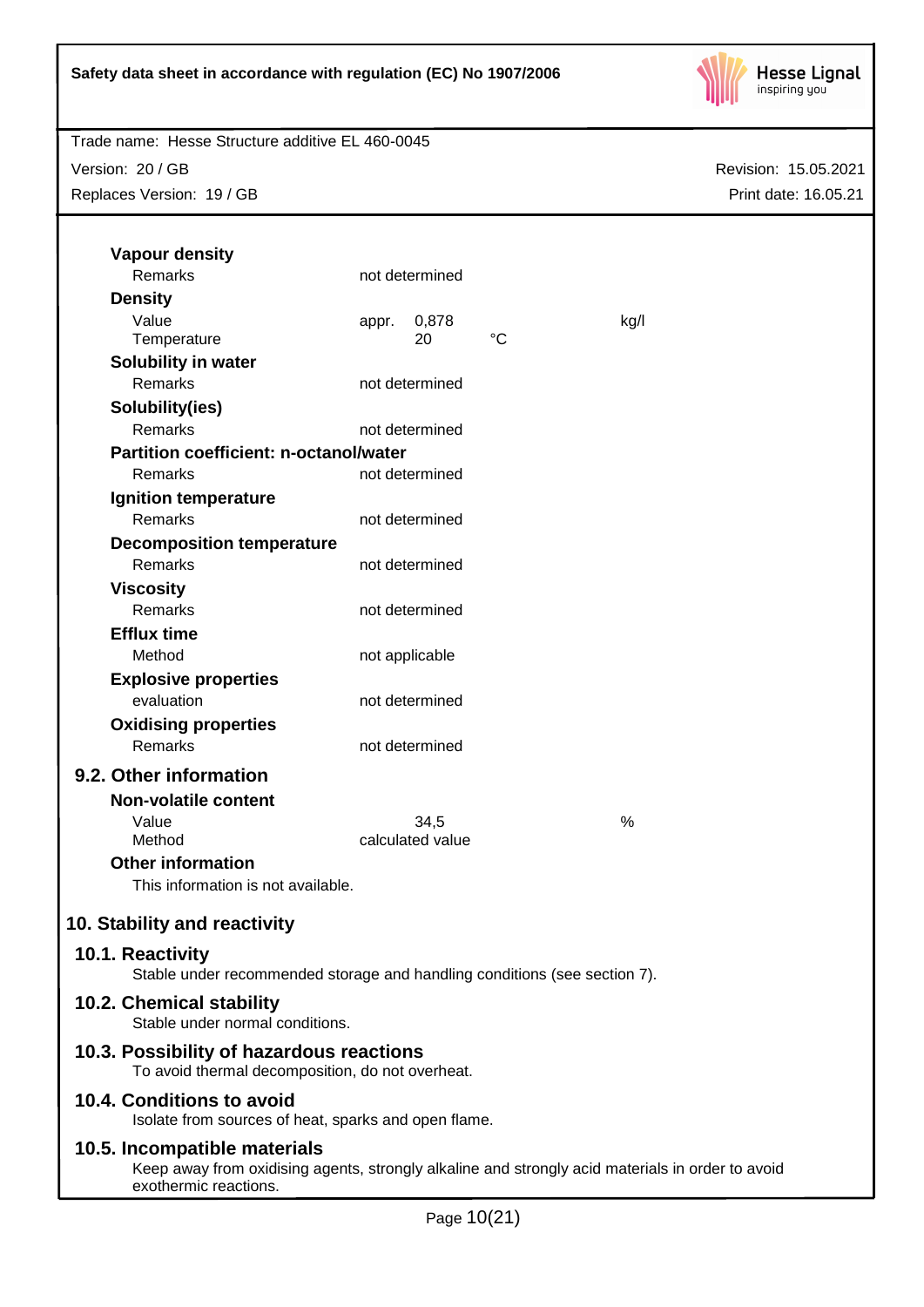

Version: 20 / GB

Replaces Version: 19 / GB

Revision: 15.05.2021 Print date: 16.05.21

# **10.6. Hazardous decomposition products**

Carbon monoxide and carbon dioxide, nitrous oxides (NOx), dense black smoke, No decomposition if used as prescribed.

# **11. Toxicological information**

# **11.1. Information on toxicological effects**

| <b>Acute oral toxicity</b>                    |                                                                                                                         |
|-----------------------------------------------|-------------------------------------------------------------------------------------------------------------------------|
| Method<br>Remarks                             | Calculation method (Regulation (EC) No. 1272/2008)<br>Based on available data, the classification criteria are not met. |
| <b>Acute dermal toxicity</b>                  |                                                                                                                         |
| Method                                        | Calculation method (Regulation (EC) No. 1272/2008)                                                                      |
| Remarks                                       | Based on available data, the classification criteria are not met.                                                       |
| <b>Acute inhalational toxicity</b>            |                                                                                                                         |
| Method<br>Remarks                             | Calculation method (Regulation (EC) No. 1272/2008)                                                                      |
|                                               | Based on available data, the classification criteria are not met.                                                       |
| <b>Skin corrosion/irritation</b>              |                                                                                                                         |
| Method<br>Remarks                             | Calculation method (Regulation (EC) No. 1272/2008)<br>Based on available data, the classification criteria are not met. |
|                                               |                                                                                                                         |
| <b>Skin corrosion/irritation (Components)</b> |                                                                                                                         |
| 2-methylpropan-1-ol                           |                                                                                                                         |
| Species<br>Duration of exposure               | rabbit<br>d<br>8                                                                                                        |
| <b>Observation Period</b>                     | 24<br>h                                                                                                                 |
| evaluation                                    | Skin irritation                                                                                                         |
| Method                                        | Value taken from the literature                                                                                         |
| Source                                        | 2 (reliable with restrictions)                                                                                          |
|                                               |                                                                                                                         |
| Serious eye damage/irritation                 |                                                                                                                         |
| evaluation                                    | corrosive                                                                                                               |
| Method                                        | Calculation method (Regulation (EC) No. 1272/2008)                                                                      |
| Remarks                                       | The classification criteria are met.                                                                                    |
| Serious eye damage/irritation (Components)    |                                                                                                                         |
| 2-methylpropan-1-ol                           |                                                                                                                         |
| <b>Species</b>                                | rabbit                                                                                                                  |
| <b>Observation Period</b><br>evaluation       | 14<br>d                                                                                                                 |
| Source                                        | irritant - risk of serious damage to eyes<br>1 (reliable without restriction)                                           |
| <b>Sensitization</b>                          |                                                                                                                         |
| Method                                        |                                                                                                                         |
| Remarks                                       | Calculation method (Regulation (EC) No. 1272/2008)<br>Based on available data, the classification criteria are not met. |
| <b>Mutagenicity</b>                           |                                                                                                                         |
| Method                                        | Calculation method (Regulation (EC) No. 1272/2008)                                                                      |
| Remarks                                       | Based on available data, the classification criteria are not met.                                                       |
| <b>Reproductive toxicity</b>                  |                                                                                                                         |
| Method                                        | Calculation method (Regulation (EC) No. 1272/2008)                                                                      |
| Remarks                                       | Based on available data, the classification criteria are not met.                                                       |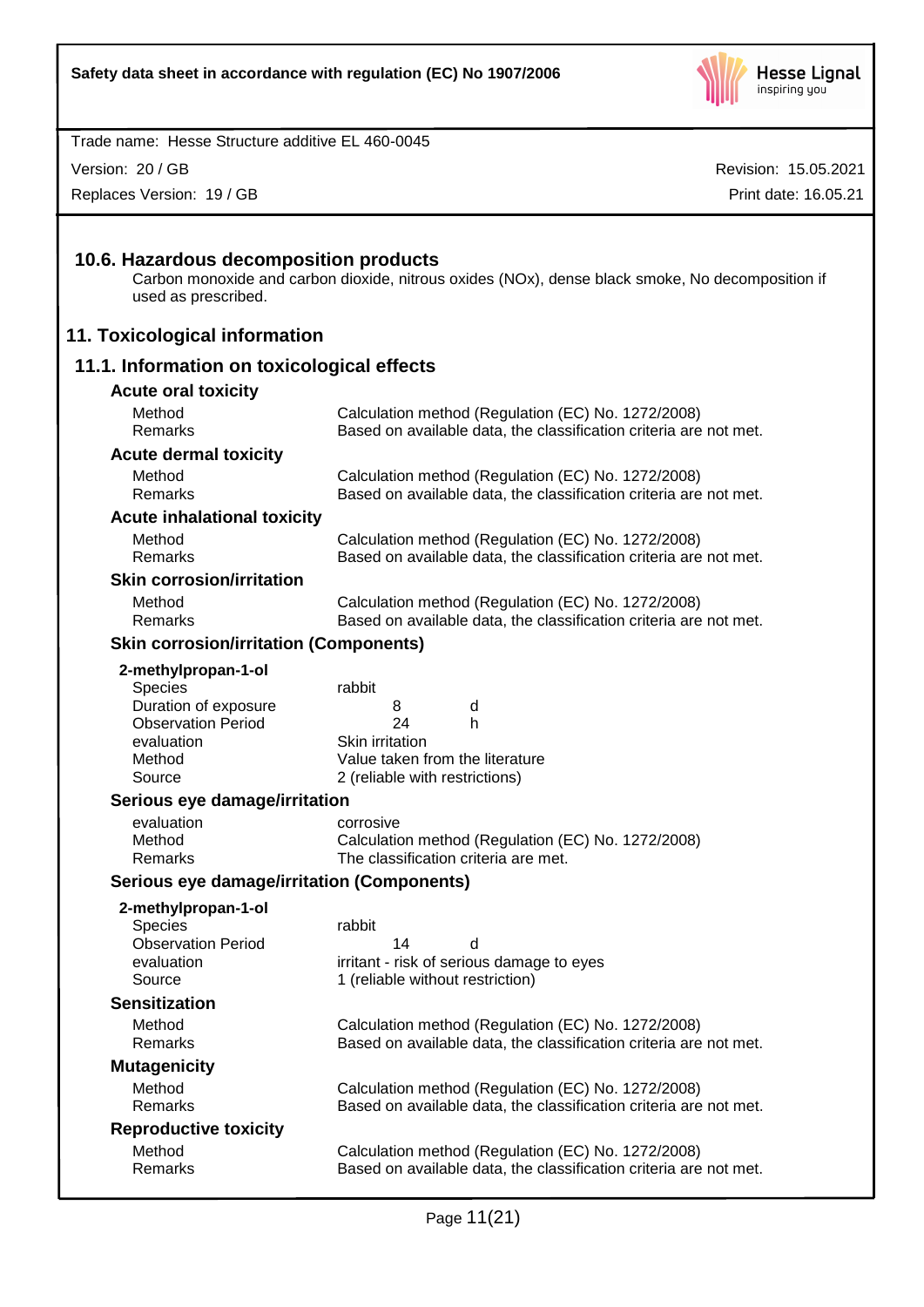

Version: 20 / GB

Replaces Version: 19 / GB

| Carcinogenicity<br>Method<br>Calculation method (Regulation (EC) No. 1272/2008)<br>Remarks<br>Based on available data, the classification criteria are not met.<br><b>Specific Target Organ Toxicity (STOT)</b><br><b>Single exposure</b><br>Method<br>Calculation method (Regulation (EC) No. 1272/2008)<br>Remarks<br>The classification criteria are met.<br>evaluation<br>May cause drowsiness or dizziness.<br><b>Repeated exposure</b><br>Remarks<br>Based on available data, the classification criteria are not met.<br><b>Specific Target Organ Toxicity (STOT) (Components)</b><br>2-methylpropan-1-ol<br>Specific target organ toxicity - single exposure<br>Organs: Respiratory tract<br>Remarks<br>May cause respiratory irritation.<br>2-methylpropan-1-ol<br>Specific target organ toxicity - single exposure<br>Organs: Nervous system<br>Remarks<br>Possible narcotic effects (drowsiness, dizziness).<br>n-butyl acetate<br>Specific target organ toxicity - repeated exposure<br>Organs: Nervous system<br>Remarks<br>Possible narcotic effects (drowsiness, dizziness).<br><b>Aspiration hazard</b><br>Based on available data, the classification criteria are not met.<br><b>Other information</b><br>No toxicological data are available.<br>12.1. Toxicity<br><b>General information</b><br>For this subsection there is no ecotoxicological data available on the product as such.<br>12.2. Persistence and degradability<br><b>General information</b><br>For this subsection there is no ecotoxicological data available on the product as such.<br>12.3. Bioaccumulative potential<br><b>General information</b><br>For this subsection there is no ecotoxicological data available on the product as such.<br><b>Partition coefficient: n-octanol/water</b><br>Remarks<br>not determined<br>12.4. Mobility in soil |                            |  |
|-------------------------------------------------------------------------------------------------------------------------------------------------------------------------------------------------------------------------------------------------------------------------------------------------------------------------------------------------------------------------------------------------------------------------------------------------------------------------------------------------------------------------------------------------------------------------------------------------------------------------------------------------------------------------------------------------------------------------------------------------------------------------------------------------------------------------------------------------------------------------------------------------------------------------------------------------------------------------------------------------------------------------------------------------------------------------------------------------------------------------------------------------------------------------------------------------------------------------------------------------------------------------------------------------------------------------------------------------------------------------------------------------------------------------------------------------------------------------------------------------------------------------------------------------------------------------------------------------------------------------------------------------------------------------------------------------------------------------------------------------------------------------------------------------------------------------------------------------|----------------------------|--|
|                                                                                                                                                                                                                                                                                                                                                                                                                                                                                                                                                                                                                                                                                                                                                                                                                                                                                                                                                                                                                                                                                                                                                                                                                                                                                                                                                                                                                                                                                                                                                                                                                                                                                                                                                                                                                                                 |                            |  |
|                                                                                                                                                                                                                                                                                                                                                                                                                                                                                                                                                                                                                                                                                                                                                                                                                                                                                                                                                                                                                                                                                                                                                                                                                                                                                                                                                                                                                                                                                                                                                                                                                                                                                                                                                                                                                                                 |                            |  |
|                                                                                                                                                                                                                                                                                                                                                                                                                                                                                                                                                                                                                                                                                                                                                                                                                                                                                                                                                                                                                                                                                                                                                                                                                                                                                                                                                                                                                                                                                                                                                                                                                                                                                                                                                                                                                                                 |                            |  |
|                                                                                                                                                                                                                                                                                                                                                                                                                                                                                                                                                                                                                                                                                                                                                                                                                                                                                                                                                                                                                                                                                                                                                                                                                                                                                                                                                                                                                                                                                                                                                                                                                                                                                                                                                                                                                                                 |                            |  |
|                                                                                                                                                                                                                                                                                                                                                                                                                                                                                                                                                                                                                                                                                                                                                                                                                                                                                                                                                                                                                                                                                                                                                                                                                                                                                                                                                                                                                                                                                                                                                                                                                                                                                                                                                                                                                                                 |                            |  |
|                                                                                                                                                                                                                                                                                                                                                                                                                                                                                                                                                                                                                                                                                                                                                                                                                                                                                                                                                                                                                                                                                                                                                                                                                                                                                                                                                                                                                                                                                                                                                                                                                                                                                                                                                                                                                                                 |                            |  |
|                                                                                                                                                                                                                                                                                                                                                                                                                                                                                                                                                                                                                                                                                                                                                                                                                                                                                                                                                                                                                                                                                                                                                                                                                                                                                                                                                                                                                                                                                                                                                                                                                                                                                                                                                                                                                                                 |                            |  |
|                                                                                                                                                                                                                                                                                                                                                                                                                                                                                                                                                                                                                                                                                                                                                                                                                                                                                                                                                                                                                                                                                                                                                                                                                                                                                                                                                                                                                                                                                                                                                                                                                                                                                                                                                                                                                                                 |                            |  |
|                                                                                                                                                                                                                                                                                                                                                                                                                                                                                                                                                                                                                                                                                                                                                                                                                                                                                                                                                                                                                                                                                                                                                                                                                                                                                                                                                                                                                                                                                                                                                                                                                                                                                                                                                                                                                                                 |                            |  |
|                                                                                                                                                                                                                                                                                                                                                                                                                                                                                                                                                                                                                                                                                                                                                                                                                                                                                                                                                                                                                                                                                                                                                                                                                                                                                                                                                                                                                                                                                                                                                                                                                                                                                                                                                                                                                                                 |                            |  |
|                                                                                                                                                                                                                                                                                                                                                                                                                                                                                                                                                                                                                                                                                                                                                                                                                                                                                                                                                                                                                                                                                                                                                                                                                                                                                                                                                                                                                                                                                                                                                                                                                                                                                                                                                                                                                                                 |                            |  |
|                                                                                                                                                                                                                                                                                                                                                                                                                                                                                                                                                                                                                                                                                                                                                                                                                                                                                                                                                                                                                                                                                                                                                                                                                                                                                                                                                                                                                                                                                                                                                                                                                                                                                                                                                                                                                                                 |                            |  |
|                                                                                                                                                                                                                                                                                                                                                                                                                                                                                                                                                                                                                                                                                                                                                                                                                                                                                                                                                                                                                                                                                                                                                                                                                                                                                                                                                                                                                                                                                                                                                                                                                                                                                                                                                                                                                                                 |                            |  |
|                                                                                                                                                                                                                                                                                                                                                                                                                                                                                                                                                                                                                                                                                                                                                                                                                                                                                                                                                                                                                                                                                                                                                                                                                                                                                                                                                                                                                                                                                                                                                                                                                                                                                                                                                                                                                                                 |                            |  |
|                                                                                                                                                                                                                                                                                                                                                                                                                                                                                                                                                                                                                                                                                                                                                                                                                                                                                                                                                                                                                                                                                                                                                                                                                                                                                                                                                                                                                                                                                                                                                                                                                                                                                                                                                                                                                                                 |                            |  |
|                                                                                                                                                                                                                                                                                                                                                                                                                                                                                                                                                                                                                                                                                                                                                                                                                                                                                                                                                                                                                                                                                                                                                                                                                                                                                                                                                                                                                                                                                                                                                                                                                                                                                                                                                                                                                                                 |                            |  |
|                                                                                                                                                                                                                                                                                                                                                                                                                                                                                                                                                                                                                                                                                                                                                                                                                                                                                                                                                                                                                                                                                                                                                                                                                                                                                                                                                                                                                                                                                                                                                                                                                                                                                                                                                                                                                                                 |                            |  |
|                                                                                                                                                                                                                                                                                                                                                                                                                                                                                                                                                                                                                                                                                                                                                                                                                                                                                                                                                                                                                                                                                                                                                                                                                                                                                                                                                                                                                                                                                                                                                                                                                                                                                                                                                                                                                                                 |                            |  |
|                                                                                                                                                                                                                                                                                                                                                                                                                                                                                                                                                                                                                                                                                                                                                                                                                                                                                                                                                                                                                                                                                                                                                                                                                                                                                                                                                                                                                                                                                                                                                                                                                                                                                                                                                                                                                                                 |                            |  |
|                                                                                                                                                                                                                                                                                                                                                                                                                                                                                                                                                                                                                                                                                                                                                                                                                                                                                                                                                                                                                                                                                                                                                                                                                                                                                                                                                                                                                                                                                                                                                                                                                                                                                                                                                                                                                                                 |                            |  |
|                                                                                                                                                                                                                                                                                                                                                                                                                                                                                                                                                                                                                                                                                                                                                                                                                                                                                                                                                                                                                                                                                                                                                                                                                                                                                                                                                                                                                                                                                                                                                                                                                                                                                                                                                                                                                                                 |                            |  |
|                                                                                                                                                                                                                                                                                                                                                                                                                                                                                                                                                                                                                                                                                                                                                                                                                                                                                                                                                                                                                                                                                                                                                                                                                                                                                                                                                                                                                                                                                                                                                                                                                                                                                                                                                                                                                                                 |                            |  |
|                                                                                                                                                                                                                                                                                                                                                                                                                                                                                                                                                                                                                                                                                                                                                                                                                                                                                                                                                                                                                                                                                                                                                                                                                                                                                                                                                                                                                                                                                                                                                                                                                                                                                                                                                                                                                                                 |                            |  |
|                                                                                                                                                                                                                                                                                                                                                                                                                                                                                                                                                                                                                                                                                                                                                                                                                                                                                                                                                                                                                                                                                                                                                                                                                                                                                                                                                                                                                                                                                                                                                                                                                                                                                                                                                                                                                                                 | 12. Ecological information |  |
|                                                                                                                                                                                                                                                                                                                                                                                                                                                                                                                                                                                                                                                                                                                                                                                                                                                                                                                                                                                                                                                                                                                                                                                                                                                                                                                                                                                                                                                                                                                                                                                                                                                                                                                                                                                                                                                 |                            |  |
|                                                                                                                                                                                                                                                                                                                                                                                                                                                                                                                                                                                                                                                                                                                                                                                                                                                                                                                                                                                                                                                                                                                                                                                                                                                                                                                                                                                                                                                                                                                                                                                                                                                                                                                                                                                                                                                 |                            |  |
|                                                                                                                                                                                                                                                                                                                                                                                                                                                                                                                                                                                                                                                                                                                                                                                                                                                                                                                                                                                                                                                                                                                                                                                                                                                                                                                                                                                                                                                                                                                                                                                                                                                                                                                                                                                                                                                 |                            |  |
|                                                                                                                                                                                                                                                                                                                                                                                                                                                                                                                                                                                                                                                                                                                                                                                                                                                                                                                                                                                                                                                                                                                                                                                                                                                                                                                                                                                                                                                                                                                                                                                                                                                                                                                                                                                                                                                 |                            |  |
|                                                                                                                                                                                                                                                                                                                                                                                                                                                                                                                                                                                                                                                                                                                                                                                                                                                                                                                                                                                                                                                                                                                                                                                                                                                                                                                                                                                                                                                                                                                                                                                                                                                                                                                                                                                                                                                 |                            |  |
|                                                                                                                                                                                                                                                                                                                                                                                                                                                                                                                                                                                                                                                                                                                                                                                                                                                                                                                                                                                                                                                                                                                                                                                                                                                                                                                                                                                                                                                                                                                                                                                                                                                                                                                                                                                                                                                 |                            |  |
|                                                                                                                                                                                                                                                                                                                                                                                                                                                                                                                                                                                                                                                                                                                                                                                                                                                                                                                                                                                                                                                                                                                                                                                                                                                                                                                                                                                                                                                                                                                                                                                                                                                                                                                                                                                                                                                 |                            |  |
|                                                                                                                                                                                                                                                                                                                                                                                                                                                                                                                                                                                                                                                                                                                                                                                                                                                                                                                                                                                                                                                                                                                                                                                                                                                                                                                                                                                                                                                                                                                                                                                                                                                                                                                                                                                                                                                 |                            |  |
|                                                                                                                                                                                                                                                                                                                                                                                                                                                                                                                                                                                                                                                                                                                                                                                                                                                                                                                                                                                                                                                                                                                                                                                                                                                                                                                                                                                                                                                                                                                                                                                                                                                                                                                                                                                                                                                 |                            |  |
|                                                                                                                                                                                                                                                                                                                                                                                                                                                                                                                                                                                                                                                                                                                                                                                                                                                                                                                                                                                                                                                                                                                                                                                                                                                                                                                                                                                                                                                                                                                                                                                                                                                                                                                                                                                                                                                 |                            |  |
|                                                                                                                                                                                                                                                                                                                                                                                                                                                                                                                                                                                                                                                                                                                                                                                                                                                                                                                                                                                                                                                                                                                                                                                                                                                                                                                                                                                                                                                                                                                                                                                                                                                                                                                                                                                                                                                 |                            |  |
|                                                                                                                                                                                                                                                                                                                                                                                                                                                                                                                                                                                                                                                                                                                                                                                                                                                                                                                                                                                                                                                                                                                                                                                                                                                                                                                                                                                                                                                                                                                                                                                                                                                                                                                                                                                                                                                 |                            |  |
|                                                                                                                                                                                                                                                                                                                                                                                                                                                                                                                                                                                                                                                                                                                                                                                                                                                                                                                                                                                                                                                                                                                                                                                                                                                                                                                                                                                                                                                                                                                                                                                                                                                                                                                                                                                                                                                 | <b>General information</b> |  |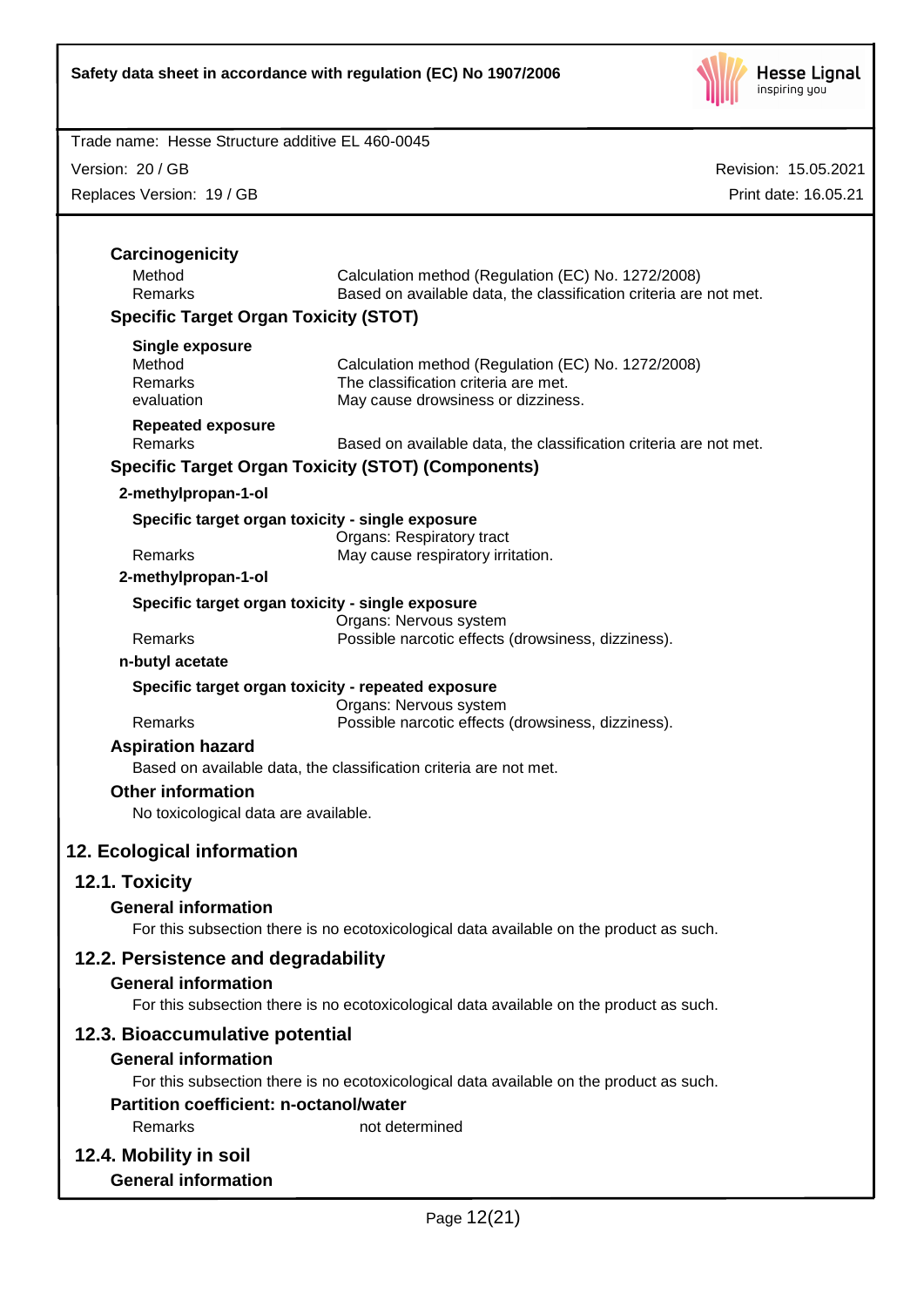

Version: 20 / GB

Replaces Version: 19 / GB

Revision: 15.05.2021 Print date: 16.05.21

For this subsection there is no ecotoxicological data available on the product as such.

# **Mobility in soil**

no data available

# **12.5. Results of PBT and vPvB assessment**

#### **General information**

For this subsection there is no ecotoxicological data available on the product as such.

#### **12.6. Other adverse effects**

#### **General information**

For this subsection there is no ecotoxicological data available on the product as such.

#### **General information / ecology**

For this subsection there is no ecotoxicological data available on the product as such.

# **13. Disposal considerations**

#### **13.1. Waste treatment methods**

#### **Disposal recommendations for the product**

| Proposal recommendations for the product                                                                         |                                                                                                                   |
|------------------------------------------------------------------------------------------------------------------|-------------------------------------------------------------------------------------------------------------------|
| EWC waste code                                                                                                   | 080111 - waste paint and varnish containing organic<br>solvents or other dangerous substances                     |
| EWC waste code                                                                                                   | 200127 - paint, inks, adhesives and resins containing<br>dangerous substances                                     |
| Where possible recycling is preferred to disposal or incineration.<br>Do not allow to enter drains or waterways. |                                                                                                                   |
| modified product                                                                                                 |                                                                                                                   |
| EWC waste code                                                                                                   | 080113 - sludges from paint or varnish containing organic<br>solvents or other dangerous substances               |
| EWC waste code                                                                                                   | 080115 - aqueous sludges containing paint or varnish<br>containing organic solvents or other dangerous substances |
| <b>Dried residues</b>                                                                                            |                                                                                                                   |
| EWC waste code                                                                                                   | 080112 - waste lacquers and waste paint except those<br>falling under 080111                                      |
| Disposal recommendations for packaging                                                                           |                                                                                                                   |
| EWC waste code                                                                                                   | 150110 - packaging containing residues of or contaminated<br>by dangerous substances                              |

Completely emptied packagings can be given for recycling.

# **14. Transport information**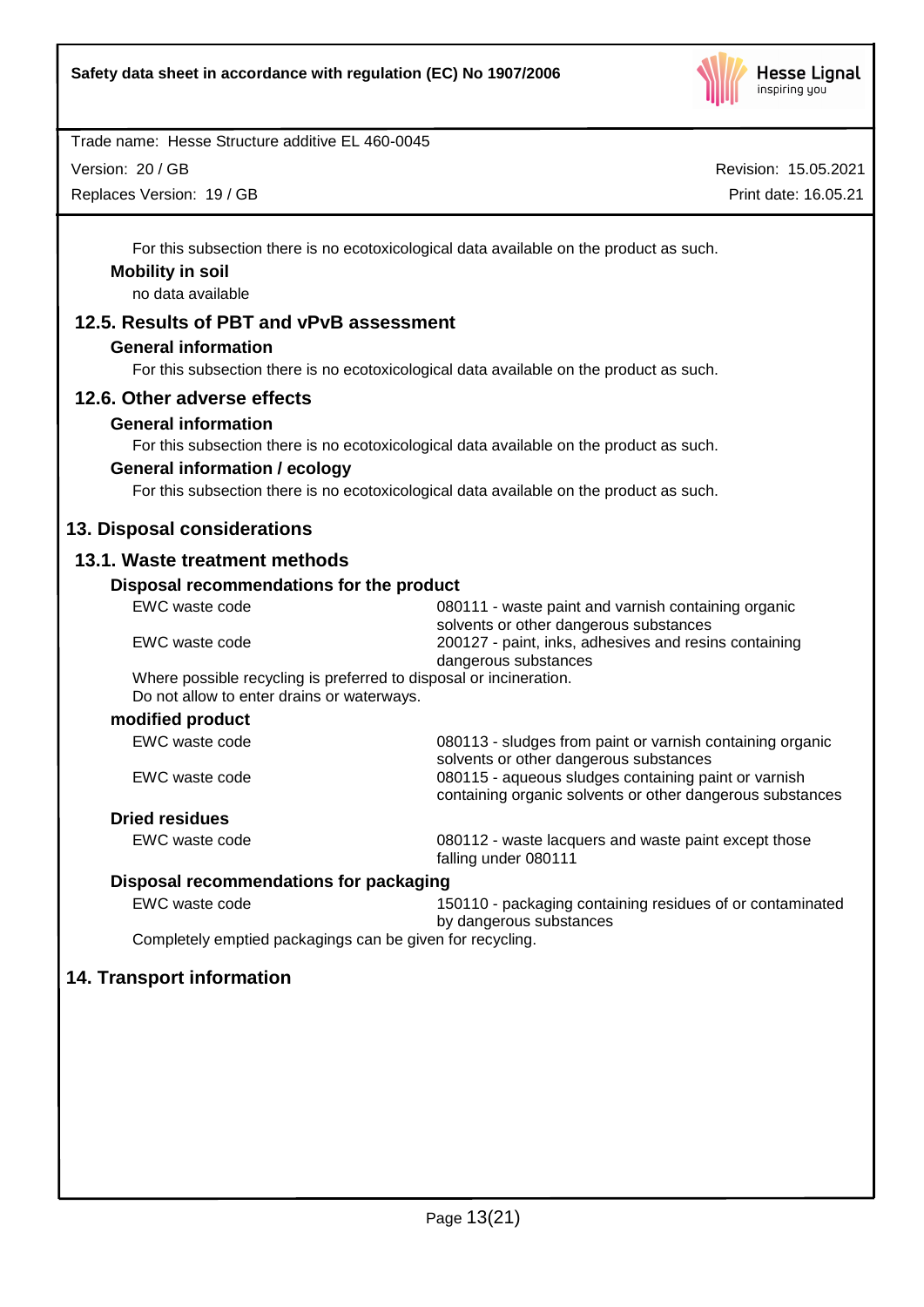

Version: 20 / GB

Replaces Version: 19 / GB

Revision: 15.05.2021

Print date: 16.05.21

|                                     | <b>Land transport ADR/RID</b> | <b>Marine transport</b><br><b>IMDG/GGVSee</b> | Air transport<br><b>ICAO/IATA</b> |
|-------------------------------------|-------------------------------|-----------------------------------------------|-----------------------------------|
| Tunnel restriction code             | D/E                           |                                               |                                   |
| 14.1. UN number                     | 1263                          | 1263                                          | 1263                              |
| 14.2. UN proper shipping name       | <b>PAINT</b>                  | <b>PAINT</b>                                  | <b>PAINT</b>                      |
| 14.3. Transport hazard<br>class(es) | 3                             | 3                                             | 3                                 |
| Label                               | 뿰                             |                                               |                                   |
| 14.4. Packing group                 | $\mathbf{III}$                | III                                           | $\mathbf{III}$                    |
| <b>Limited Quantity</b>             | 51                            |                                               |                                   |
| Transport category                  | 3                             |                                               |                                   |

# **15. Regulatory information**

# **15.1. Safety, health and environmental regulations/legislation specific for the substance or mixture**

#### **VOC**

VOC (EU) 65,5 % 575 g/l

#### **Other information**

All components are contained in the TSCA inventory or exempted.

All components are contained in the PICCS inventory.

All components are contained in the IECSC inventory.

All components are contained in the ENCS inventory.

All components are contained in the ECL inventory.

# **15.2. Chemical safety assessment**

For this substance / mixture a chemical safety assessment was not carried out.

# **16. Other information**

#### **Hazard statements listed in Chapter 3**

| EUH066                                    | Repeated exposure may cause skin dryness or cracking.                      |
|-------------------------------------------|----------------------------------------------------------------------------|
| H <sub>226</sub>                          | Flammable liquid and vapour.                                               |
| H <sub>315</sub>                          | Causes skin irritation.                                                    |
| H318                                      | Causes serious eye damage.                                                 |
| H <sub>335</sub>                          | May cause respiratory irritation.                                          |
| H <sub>336</sub>                          | May cause drowsiness or dizziness.                                         |
| <b>CLP categories listed in Chapter 3</b> |                                                                            |
|                                           | $\mathbf{Q}$ and $\mathbf{Q}$ are the set of $\mathbf{Q}$ and $\mathbf{Q}$ |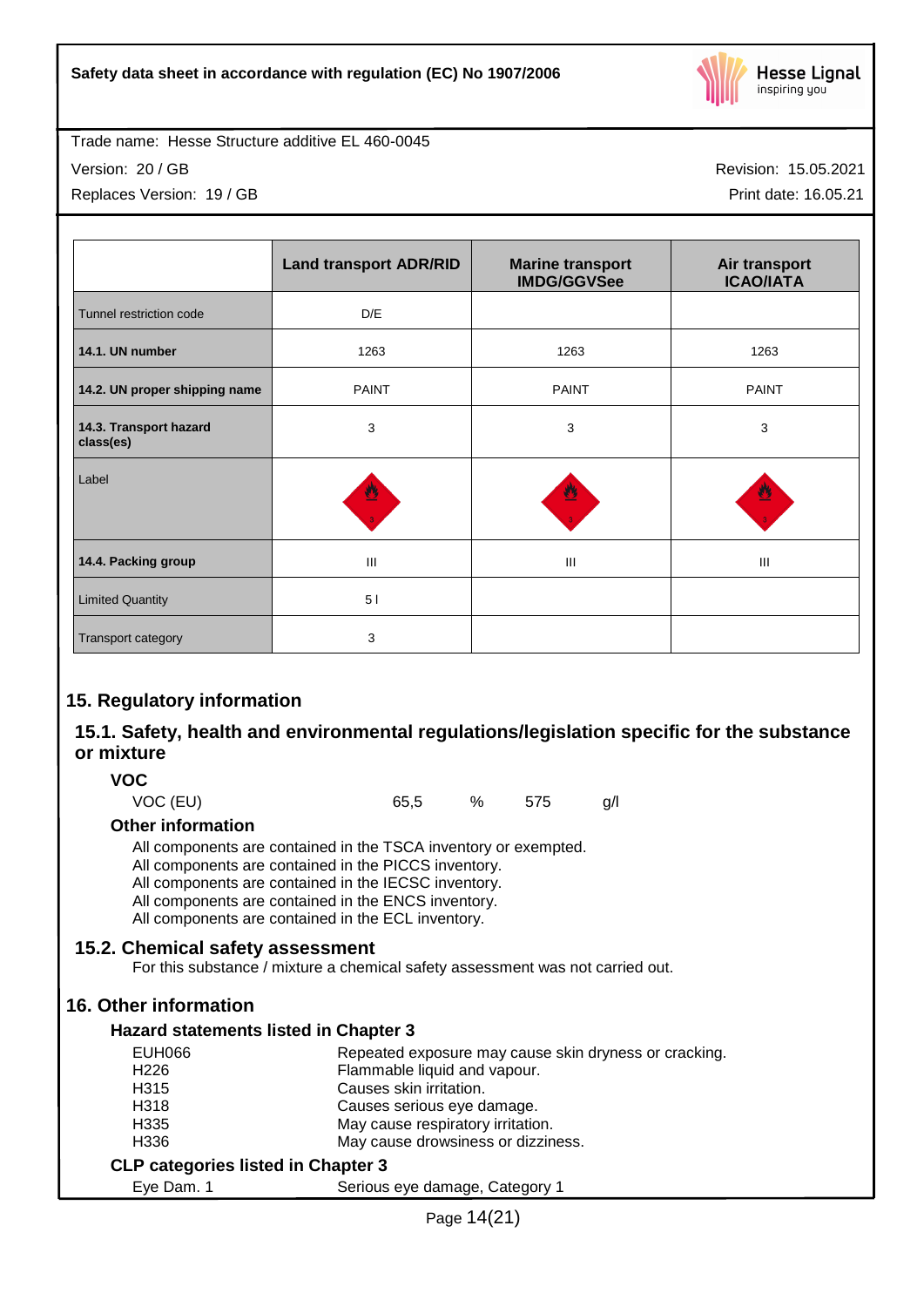

Version: 20 / GB

Replaces Version: 19 / GB

Revision: 15.05.2021 Print date: 16.05.21

| Flam. Liq. 3                  | Flammable liquid, Category 3                                                                         |
|-------------------------------|------------------------------------------------------------------------------------------------------|
| Skin Irrit, 2                 | Skin irritation, Category 2                                                                          |
| STOT SE3                      | Specific target organ toxicity - single exposure, Category 3                                         |
| <b>Abbreviations</b>          |                                                                                                      |
| Flam. Liq - Flammable liquids |                                                                                                      |
|                               | RID - Règlement international concernant le transport des marchandises dangereuses par chemin de fer |
|                               | (Regulations Concerning the International Transport of Dangerous Goods by Rail)                      |
|                               | IMDG - International Maritime Code for Dangerous Goods                                               |
|                               | IATA - International Air Transport Association                                                       |
|                               | IATA-DGR - Dangerous Goods Regulations by the "International Air Transport Association" (IATA)       |
|                               | ICAO-TI - Technical Instructions by the "International Civil Aviation Organization" (ICAO)           |
|                               | CHS Clobally Harmonized System of Closeification and Labelling of Chamicals                          |

Globally Harmonized System of Classification and Labelling of Chemicals

EINECS - European Inventory of Existing Commercial Chemical Substances

CAS - Chemical Abstracts Service (division of the American Chemical Society)

GefStoffV - Gefahrstoffverordnung (Ordinance on Hazardous Substances, Germany)

LOAEL - Lowest Observed Adverse Effect Level

LOEL - Lowest Observed Effect Level

NOAEL - No Observed Adverse Effect Level

NOEC - No Observed Effect Concentration

NOEL - No Observed Effect Level

OECD - Organisation for Econpmic Cooperation and Development

VOC - Volatile Organic Compounds

Changes since the last version are highlighted in the margin (\*\*\*). This version replaces all previous versions.

This safety datasheet only contains information relating to safety and does not replace any product information or product specification.

The information provided in this Safety Data Sheet is correct to the best of our knowledge, information and belief at the date of its publication. The information given is designed only as a guidance for safe handling, use, processing, storage, transportation, disposal and release and is not to be considered a warranty or quality specification.

The information relates only to the specific material designated and may not be valid for such material used in combination with any other materials or in any process, unless specified in the text.

The information contained herein is based on the present state of our knowledge and does therefore not guarantee certain properties.

# **Annex to the extended Safety Data Sheet (eSDS)**

#### **Short title of the exposure scenario**

ES001 - Industrial applications: industrial spraying (inside)

#### **Use of the substance/preparation**

Surface treatment of wood and other materials

| ×<br>×<br>٠<br>٠<br>۰,<br>$-$<br>M.<br>۰.<br>.,<br>۰. |  |
|-------------------------------------------------------|--|
|-------------------------------------------------------|--|

| SU3   | Industrial uses: Uses of substances as such or in preparations at industrial sites |
|-------|------------------------------------------------------------------------------------|
|       |                                                                                    |
| ERC4  | Industrial use of processing aids in processes and products, not becoming part of  |
|       | articles                                                                           |
| ERC5  | Industrial use resulting in inclusion into or onto a matrix                        |
| PROC7 | Industrial spraying                                                                |

# **Contributing exposure scenario controlling environmental exposure**

ERC4 Industrial use of processing aids in processes and products, not becoming part of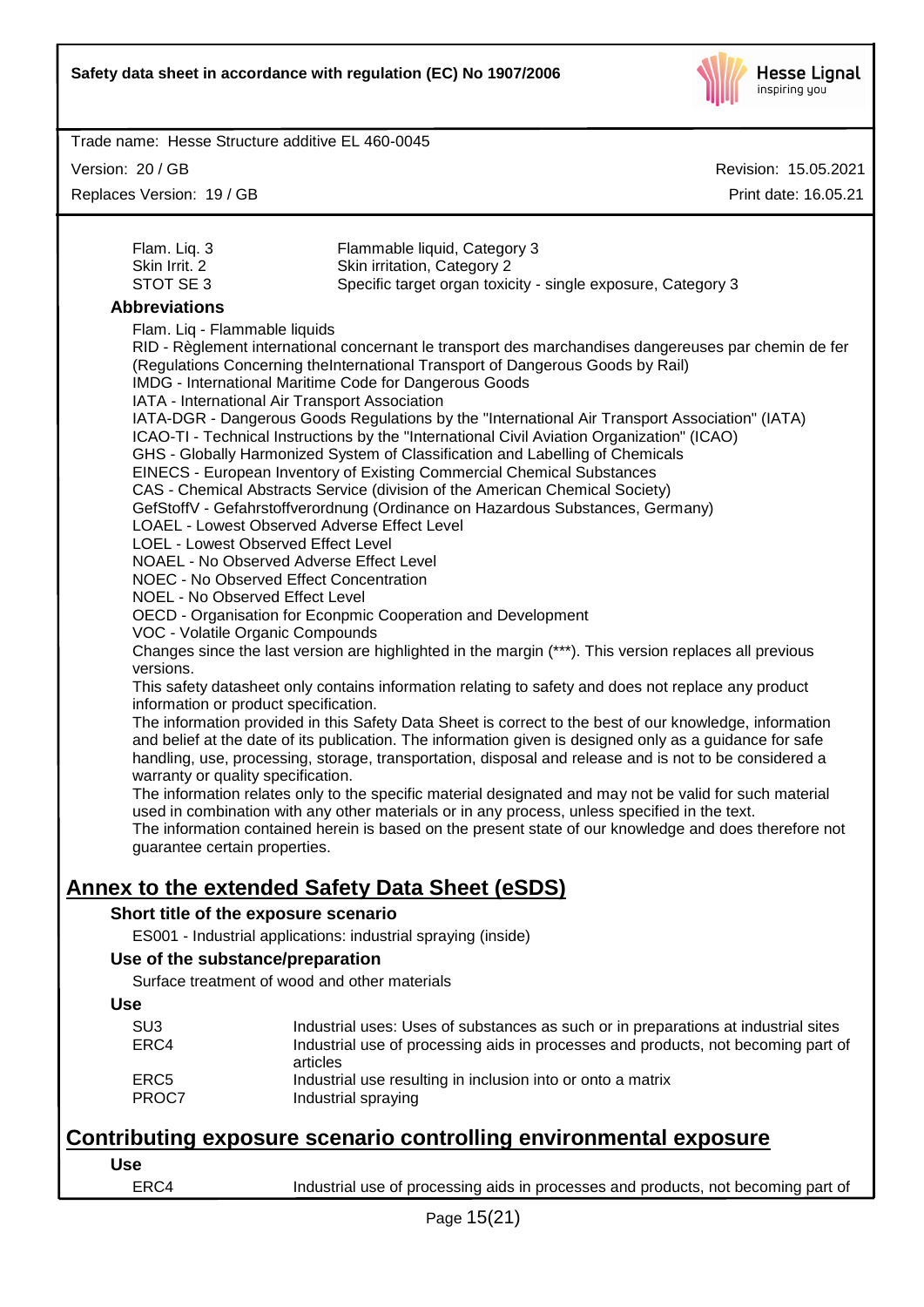| Safety data sheet in accordance with regulation (EC) No 1907/2006                                                                                                                                                                                                                                                                  |                                                                                                                                                                                                                          | <b>Hesse Lignal</b><br>inspiring you |  |  |
|------------------------------------------------------------------------------------------------------------------------------------------------------------------------------------------------------------------------------------------------------------------------------------------------------------------------------------|--------------------------------------------------------------------------------------------------------------------------------------------------------------------------------------------------------------------------|--------------------------------------|--|--|
| Trade name: Hesse Structure additive EL 460-0045                                                                                                                                                                                                                                                                                   |                                                                                                                                                                                                                          |                                      |  |  |
| Version: 20 / GB                                                                                                                                                                                                                                                                                                                   |                                                                                                                                                                                                                          | Revision: 15.05.2021                 |  |  |
| Replaces Version: 19 / GB                                                                                                                                                                                                                                                                                                          |                                                                                                                                                                                                                          | Print date: 16.05.21                 |  |  |
|                                                                                                                                                                                                                                                                                                                                    |                                                                                                                                                                                                                          |                                      |  |  |
| articles<br>ERC <sub>5</sub><br><b>Physical form</b><br>Paste                                                                                                                                                                                                                                                                      | Industrial use resulting in inclusion into or onto a matrix                                                                                                                                                              |                                      |  |  |
| Maximum amount used per time or activity                                                                                                                                                                                                                                                                                           |                                                                                                                                                                                                                          |                                      |  |  |
| Emission days per site:                                                                                                                                                                                                                                                                                                            | 300<br><=                                                                                                                                                                                                                |                                      |  |  |
| Other relevant operational conditions                                                                                                                                                                                                                                                                                              |                                                                                                                                                                                                                          |                                      |  |  |
| Use: Room temperature<br>Drying and through-curing takes place at ambient temperature or at higher temperatures.<br>Where possible recycling is preferred to disposal or incineration.<br>Do not allow to enter soil, waterways or waste water canal.<br>Dispose of rinse water in accordance with local and national regulations. |                                                                                                                                                                                                                          |                                      |  |  |
| <b>Waste water</b>                                                                                                                                                                                                                                                                                                                 |                                                                                                                                                                                                                          |                                      |  |  |
| Do not discharge into the drains/surface waters/groundwater. Spray cabin waters are to be conducted<br>after mechanical pretreatment into a wastewater treatment facility.                                                                                                                                                         |                                                                                                                                                                                                                          |                                      |  |  |
| <b>Exhaust air</b>                                                                                                                                                                                                                                                                                                                 |                                                                                                                                                                                                                          |                                      |  |  |
| Keep container closed. Avoid release to the environment.                                                                                                                                                                                                                                                                           |                                                                                                                                                                                                                          |                                      |  |  |
| <b>Soil</b>                                                                                                                                                                                                                                                                                                                        |                                                                                                                                                                                                                          |                                      |  |  |
| Floors should be impervious, resistant to liquids and easy to clean.                                                                                                                                                                                                                                                               |                                                                                                                                                                                                                          |                                      |  |  |
| Disposal recommendations for the product<br>EWC waste code<br>Where possible recycling is preferred to disposal or incineration.<br>Do not allow to enter drains or waterways.                                                                                                                                                     | 080111 - waste paint and varnish containing organic<br>solvents or other dangerous substances<br>200127 - paint, inks, adhesives and resins containing<br>dangerous substances                                           |                                      |  |  |
| modified product                                                                                                                                                                                                                                                                                                                   |                                                                                                                                                                                                                          |                                      |  |  |
| EWC waste code                                                                                                                                                                                                                                                                                                                     | 080113 - sludges from paint or varnish containing organic<br>solvents or other dangerous substances<br>080115 - aqueous sludges containing paint or varnish<br>containing organic solvents or other dangerous substances |                                      |  |  |
| <b>Dried residues</b>                                                                                                                                                                                                                                                                                                              |                                                                                                                                                                                                                          |                                      |  |  |
| EWC waste code                                                                                                                                                                                                                                                                                                                     | 080112 - waste lacquers and waste paint except those<br>falling under 080111                                                                                                                                             |                                      |  |  |
| Disposal recommendations for packaging                                                                                                                                                                                                                                                                                             |                                                                                                                                                                                                                          |                                      |  |  |
| EWC waste code                                                                                                                                                                                                                                                                                                                     | 150110 - packaging containing residues of or contaminated<br>by dangerous substances                                                                                                                                     |                                      |  |  |
| Completely emptied packagings can be given for recycling.                                                                                                                                                                                                                                                                          |                                                                                                                                                                                                                          |                                      |  |  |
| <u>Contributing exposure scenario controlling worker exposure</u>                                                                                                                                                                                                                                                                  |                                                                                                                                                                                                                          |                                      |  |  |
| <b>Use</b><br>SU <sub>3</sub><br>PROC7<br>Industrial spraying<br><b>Physical form</b><br>Paste                                                                                                                                                                                                                                     | Industrial uses: Uses of substances as such or in preparations at industrial sites                                                                                                                                       |                                      |  |  |
| Maximum amount used per time or activity                                                                                                                                                                                                                                                                                           |                                                                                                                                                                                                                          |                                      |  |  |
| Duration of exposure<br>Frequency of exposure                                                                                                                                                                                                                                                                                      | h/d<br>8<br><=<br>d/a<br>220<br>$\leq$                                                                                                                                                                                   |                                      |  |  |
| Page 16(21)                                                                                                                                                                                                                                                                                                                        |                                                                                                                                                                                                                          |                                      |  |  |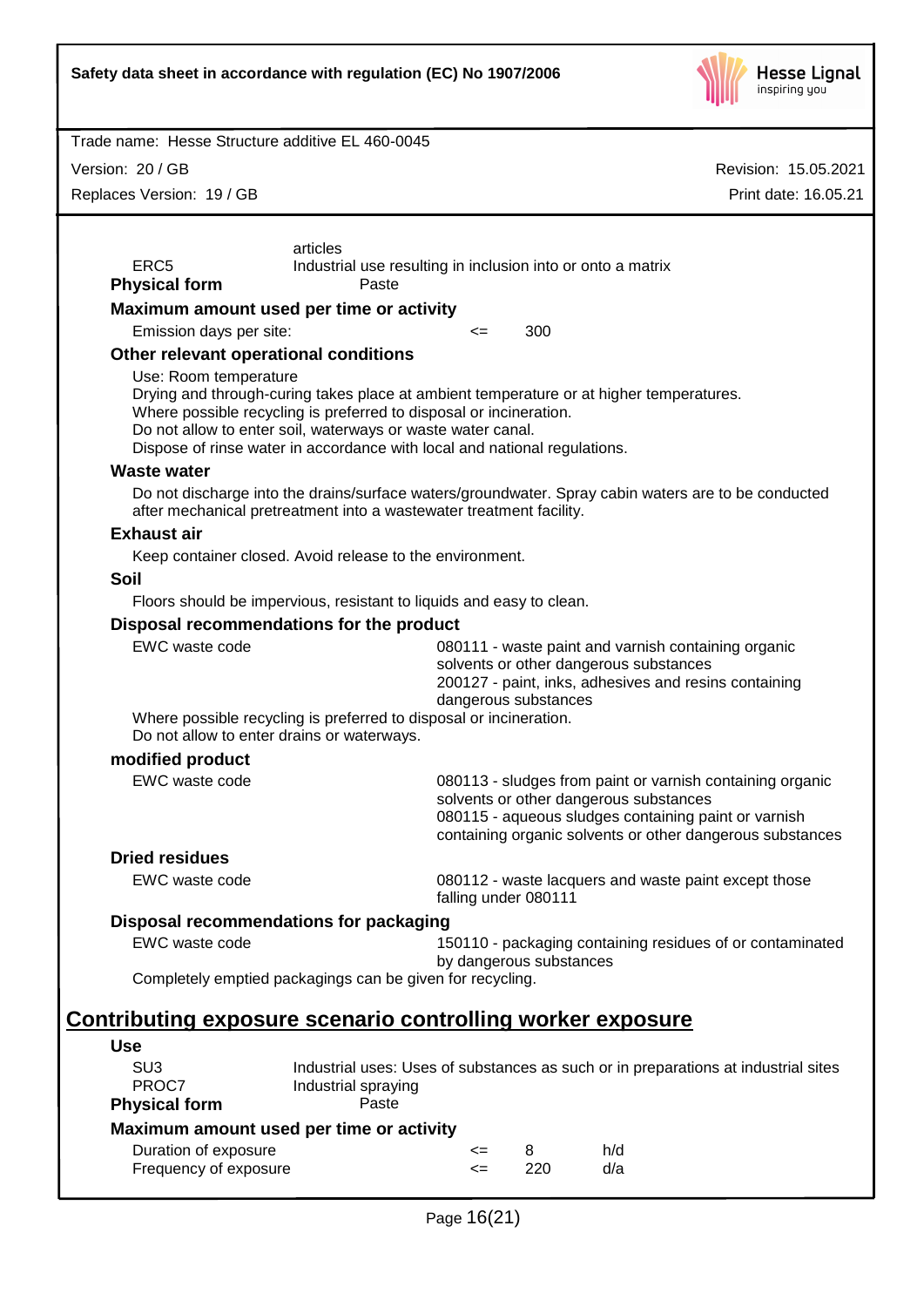

Version: 20 / GB

Replaces Version: 19 / GB

Revision: 15.05.2021 Print date: 16.05.21

#### **Other relevant operational conditions**

Use: Room temperature

Drying and through-curing takes place at ambient temperature or at higher temperatures. Read attached instructions before use.

#### **Product substance and product safety related measures**

Mainly used in closed systems. Apply technical measures to comply with the occupational exposure limits. Where reasonably practicable this should be achieved by the use of local exhaust ventilation and good general extraction. Provide for sufficient ventilation. This can be achieved by local exhaust or general exhaust air collection. Wear a suitable respirator if the ventilation is not sufficient to keep the solvent vapour concentration below the occupational limit values.

#### **Respiratory protection**

Avoid inhalation of vapour and spray mist. Use breathing apparatus if exposed to vapours/dust/aerosol. Recommended Filter type: Respiratory protection mask with combination filter A/P2

#### **Hand protection**

Protective gloves complying with EN 374.

Glove material

Multilayer gloves made from

Appropriate Material Fluorinated rubber / butyl-rubber

- Material thickness  $\ge$  = 0,7
- Breakthrough time >= 30

This recommendation is valid only for the product named in this safety data sheet supplied by us, and only for the indicated intended use purposes.

For special purposes, it is recommended to check the resistance to chemicals of the protective gloves mentioned above together with the supplier of these gloves.

The instructions and information provided by the glove manufacturer on use, storage, maintenance and replacement must be followed.

The breakthrough time must be greater than the end use time of the product.

Gloves should be replaced regularly and if there is any sign of damage to the glove material.

The performance or effectiveness of the glove may be reduced by physical/ chemical damage and poor maintenance.

#### **Eye protection**

Wear eye glasses with side protection according to EN 166.

#### **Body protection**

Wear suitable protective clothing. Remove contaminated clothing and wash it before reuse. Wash hands before breaks and after work.

#### **Exposure estimation and reference to its source**

| <b>Workers (industrial)</b>       |                                            |
|-----------------------------------|--------------------------------------------|
| <b>PROC</b>                       | PROC7                                      |
| Assessment method                 | inhalation, long-term - local and systemic |
|                                   | Indoor use                                 |
| Exposure assessment               | mq/m <sup>3</sup><br>60.5                  |
| Exposure assessment (method)      | <b>ECETOC TRA</b>                          |
| Risk characterisation ratio (RCR) | 0.126                                      |
| Lead substance                    | n-butyl acetate                            |
| <b>Workers (industrial)</b>       |                                            |
| <b>PROC</b>                       | PROC <sub>10</sub>                         |
| Assessment method                 | inhalation, long-term - systemic           |
|                                   | Indoor use                                 |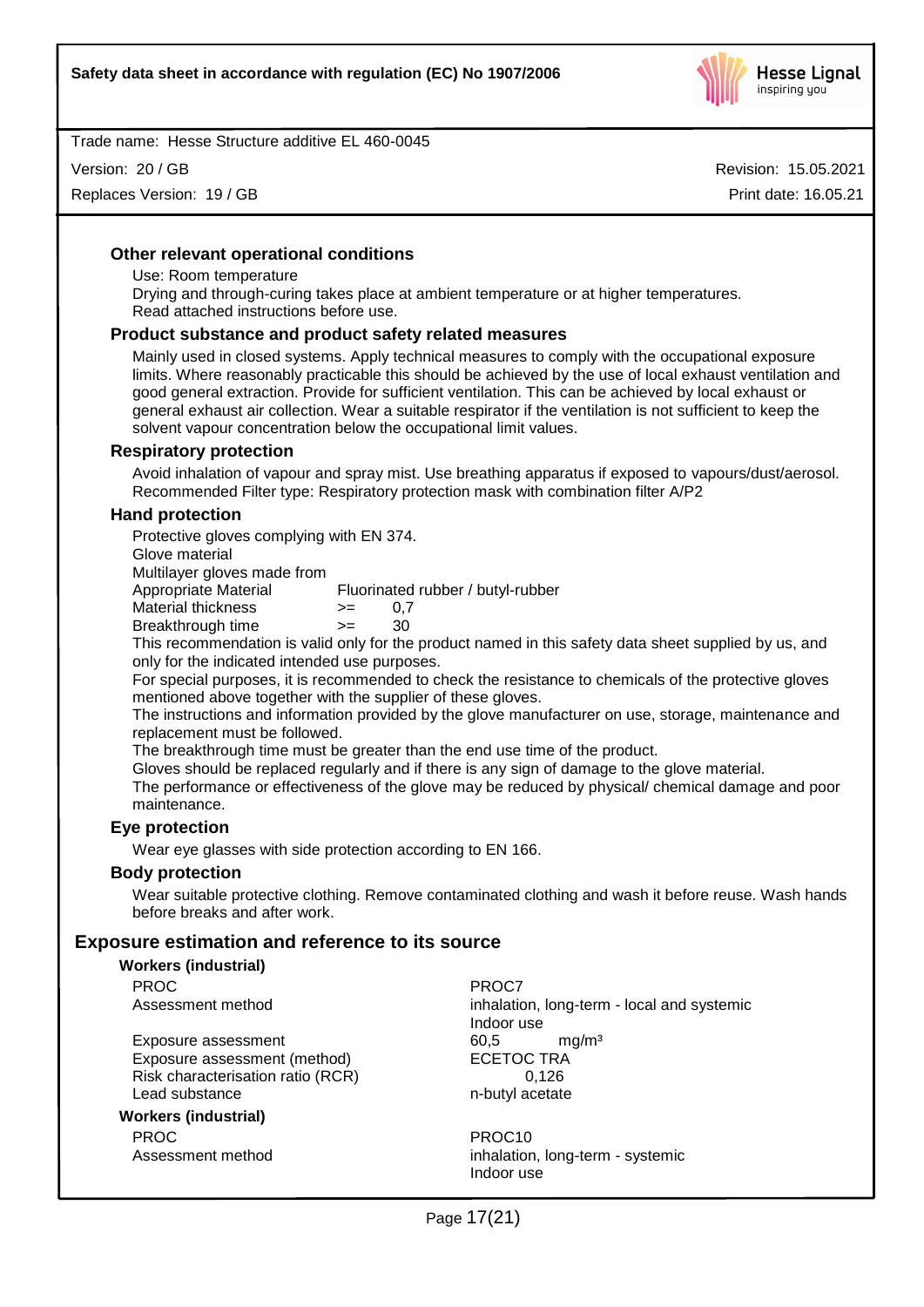

Version: 20 / GB

Replaces Version: 19 / GB

Exposure assessment and the contract and  $242$  mg/m<sup>3</sup> Exposure assessment (method) ECETOC TRA Risk characterisation ratio (RCR) 0,504 Lead substance n-butyl acetate

**Workers (industrial)** PROC PROC10

Exposure assessment<br>
Exposure assessment (method) 
<br>
ECETOC TRA Exposure assessment (method) Risk characterisation ratio (RCR) 0,504 Lead substance n-butyl acetate

**Workers (industrial)** PROC PROC13

Exposure assessment 242 mg/m<sup>3</sup> Exposure assessment (method) ECETOC TRA Risk characterisation ratio (RCR) 0,504 Lead substance n-butyl acetate

**Workers (industrial)** PROC PROC13

Exposure assessment 242 mg/m<sup>3</sup> Exposure assessment (method) ECETOC TRA Risk characterisation ratio (RCR) 0,504 Lead substance n-butyl acetate

Assessment method inhalation, long-term - systemic Outdoor use

Assessment method inhalation, long-term - systemic Indoor use

Assessment method inhalation, long-term - systemic Outdoor use

# **Information on estimated exposure and downstream-user guidance**

# **Guidance for Downstream Users**

The downstream user can evaluate whether he operates within the conditions set in the exposure scenario on the basis of the information supplied. This evaluation can be conducted by an expert or using the risk assessment tools recommended by ECHA.

# **Annex to the extended Safety Data Sheet (eSDS)**

#### **Short title of the exposure scenario**

ES003 - Professional uses: Non industrial spraying (inside)

#### **Use of the substance/preparation**

Surface treatment of wood and other materials

#### **Use**

| <b>SU22</b> | Professional uses: Public domain (administration, education, entertainment, |
|-------------|-----------------------------------------------------------------------------|
|             | services, craftsmen)                                                        |
| ERC8a       | Wide dispersive indoor use of processing aids in open systems               |
| ERC8c       | Wide dispersive indoor use resulting in inclusion into or onto a matrix     |
| PROC11      | Non industrial spraying                                                     |

# **Contributing exposure scenario controlling environmental exposure**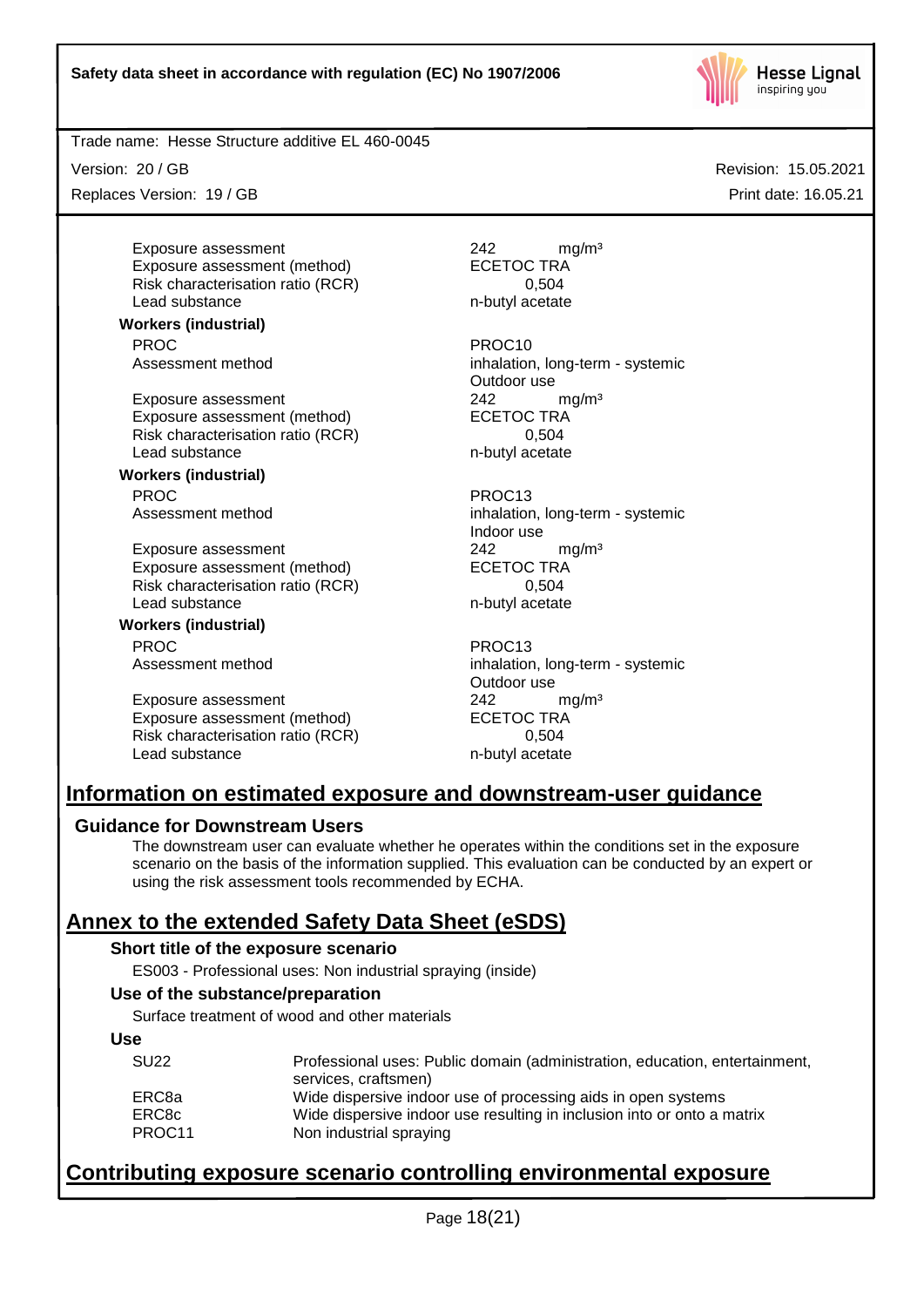

Version: 20 / GB

Replaces Version: 19 / GB

| <b>Use</b>                                         |                                                                                                                                                    |                      |                                                                                                                                                                                                                          |  |
|----------------------------------------------------|----------------------------------------------------------------------------------------------------------------------------------------------------|----------------------|--------------------------------------------------------------------------------------------------------------------------------------------------------------------------------------------------------------------------|--|
| ERC <sub>8a</sub><br>ERC8c<br><b>Physical form</b> | Paste                                                                                                                                              |                      | Wide dispersive indoor use of processing aids in open systems<br>Wide dispersive indoor use resulting in inclusion into or onto a matrix                                                                                 |  |
|                                                    | Maximum amount used per time or activity                                                                                                           |                      |                                                                                                                                                                                                                          |  |
| Emission days per site:                            |                                                                                                                                                    | <=                   | 250                                                                                                                                                                                                                      |  |
|                                                    | Other relevant operational conditions                                                                                                              |                      |                                                                                                                                                                                                                          |  |
| Use: Room temperature                              |                                                                                                                                                    |                      |                                                                                                                                                                                                                          |  |
|                                                    |                                                                                                                                                    |                      | Drying and through-curing takes place at ambient temperature or at higher temperatures.                                                                                                                                  |  |
|                                                    | Volatile organic substances will volatilise into the atmospheric air inside.<br>Where possible recycling is preferred to disposal or incineration. |                      |                                                                                                                                                                                                                          |  |
|                                                    | Do not allow to enter soil, waterways or waste water canal.                                                                                        |                      |                                                                                                                                                                                                                          |  |
|                                                    | Dispose of rinse water in accordance with local and national regulations.                                                                          |                      |                                                                                                                                                                                                                          |  |
| <b>Waste water</b>                                 |                                                                                                                                                    |                      |                                                                                                                                                                                                                          |  |
|                                                    | after mechanical pretreatment into a wastewater treatment facility.                                                                                |                      | Do not discharge into the drains/surface waters/groundwater. Spray cabin waters are to be conducted                                                                                                                      |  |
| <b>Exhaust air</b>                                 |                                                                                                                                                    |                      |                                                                                                                                                                                                                          |  |
|                                                    | Keep container closed. Avoid release to the environment.                                                                                           |                      |                                                                                                                                                                                                                          |  |
| <b>Soil</b>                                        |                                                                                                                                                    |                      |                                                                                                                                                                                                                          |  |
|                                                    | Floors should be impervious, resistant to liquids and easy to clean.                                                                               |                      |                                                                                                                                                                                                                          |  |
|                                                    | Disposal recommendations for the product                                                                                                           |                      |                                                                                                                                                                                                                          |  |
| EWC waste code                                     | Where possible recycling is preferred to disposal or incineration.                                                                                 | dangerous substances | 080111 - waste paint and varnish containing organic<br>solvents or other dangerous substances<br>200127 - paint, inks, adhesives and resins containing                                                                   |  |
|                                                    | Do not allow to enter drains or waterways.                                                                                                         |                      |                                                                                                                                                                                                                          |  |
| modified product<br>EWC waste code                 |                                                                                                                                                    |                      |                                                                                                                                                                                                                          |  |
|                                                    |                                                                                                                                                    |                      | 080113 - sludges from paint or varnish containing organic<br>solvents or other dangerous substances<br>080115 - aqueous sludges containing paint or varnish<br>containing organic solvents or other dangerous substances |  |
| <b>Dried residues</b>                              |                                                                                                                                                    |                      |                                                                                                                                                                                                                          |  |
| EWC waste code                                     |                                                                                                                                                    | falling under 080111 | 080112 - waste lacquers and waste paint except those                                                                                                                                                                     |  |
|                                                    | Disposal recommendations for packaging                                                                                                             |                      |                                                                                                                                                                                                                          |  |
| EWC waste code                                     |                                                                                                                                                    |                      | 150110 - packaging containing residues of or contaminated<br>by dangerous substances                                                                                                                                     |  |
|                                                    | Completely emptied packagings can be given for recycling.                                                                                          |                      |                                                                                                                                                                                                                          |  |
|                                                    |                                                                                                                                                    |                      | <u>Contributing exposure scenario controlling worker exposure (professional)</u>                                                                                                                                         |  |
| Short title of the exposure scenario               |                                                                                                                                                    |                      |                                                                                                                                                                                                                          |  |
| Substance number:CES006                            |                                                                                                                                                    |                      |                                                                                                                                                                                                                          |  |
| <b>Use</b>                                         |                                                                                                                                                    |                      |                                                                                                                                                                                                                          |  |
| <b>SU22</b>                                        | services, craftsmen)                                                                                                                               |                      | Professional uses: Public domain (administration, education, entertainment,                                                                                                                                              |  |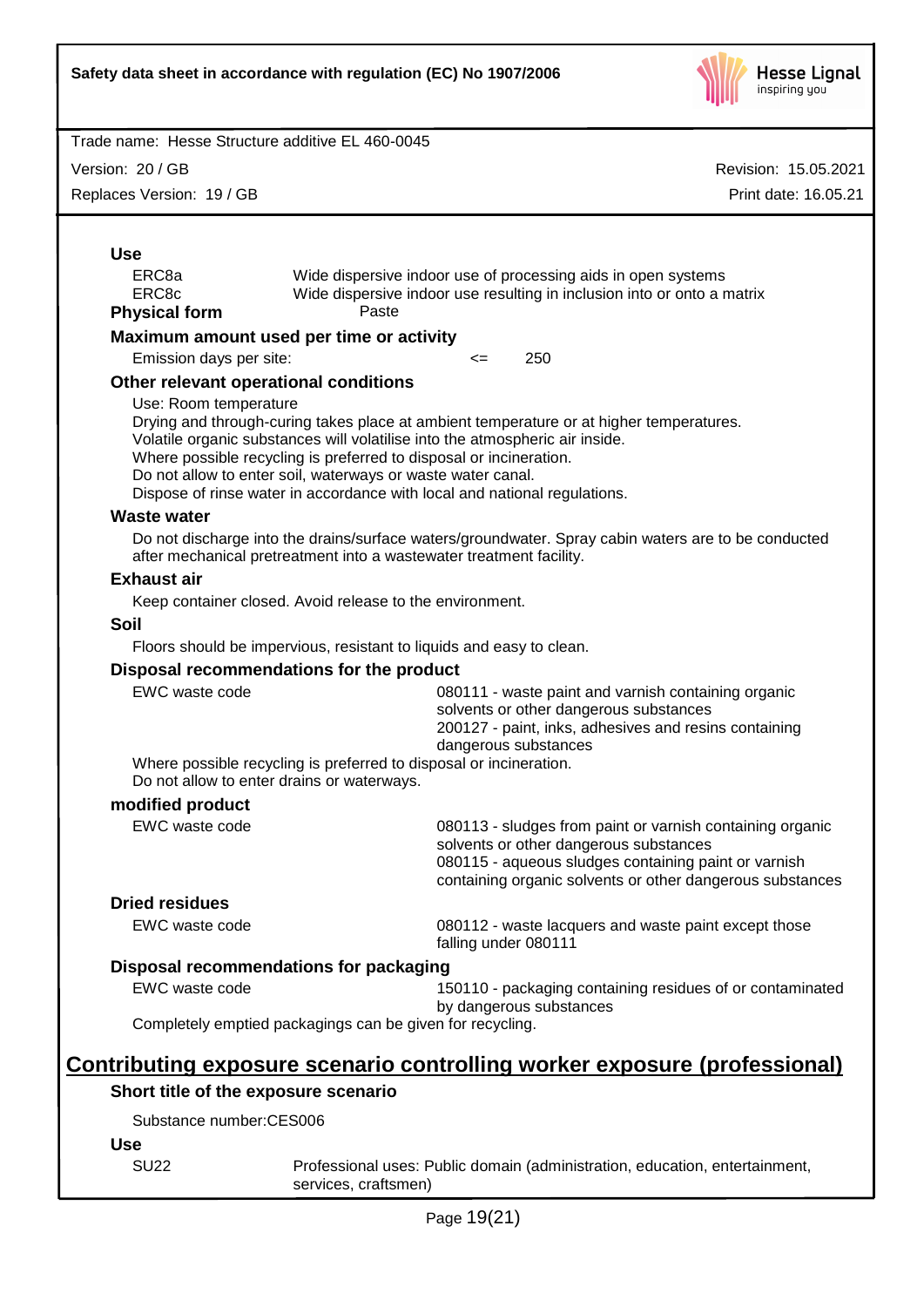

Version: 20 / GB

Replaces Version: 19 / GB

Revision: 15.05.2021 Print date: 16.05.21

| PROC11<br><b>Physical form</b> | Non industrial spraying<br>Paste         |        |     |     |
|--------------------------------|------------------------------------------|--------|-----|-----|
|                                | Maximum amount used per time or activity |        |     |     |
| Duration of exposure           |                                          | $\leq$ | 8   | h/d |
| Frequency of exposure          |                                          | $\leq$ | 220 | d/a |
|                                | Other relevant operational conditions    |        |     |     |

Use: Room temperature

Drying and through-curing takes place at ambient temperature or at higher temperatures. Volatile organic substances will volatilise into the atmospheric air inside. Read attached instructions before use.

#### **Product substance and product safety related measures**

Apply technical measures to comply with the occupational exposure limits. Where reasonably practicable this should be achieved by the use of local exhaust ventilation and good general extraction. Provide for sufficient ventilation. This can be achieved by local exhaust or general exhaust air collection. Wear a suitable respirator if the ventilation is not sufficient to keep the solvent vapour concentration below the occupational limit values.

#### **Respiratory protection**

Avoid inhalation of vapour and spray mist. Use breathing apparatus if exposed to vapours/dust/aerosol. Recommended Filter type: Respiratory protection mask with combination filter A/P2

#### **Hand protection**

Protective gloves complying with EN 374.

Glove material

Multilayer gloves made from

Appropriate Material Fluorinated rubber / butyl-rubber

| Material thickness |  | 0.7 |
|--------------------|--|-----|
|                    |  |     |

Breakthrough time >= 30

This recommendation is valid only for the product named in this safety data sheet supplied by us, and only for the indicated intended use purposes.

For special purposes, it is recommended to check the resistance to chemicals of the protective gloves mentioned above together with the supplier of these gloves.

The instructions and information provided by the glove manufacturer on use, storage, maintenance and replacement must be followed.

The breakthrough time must be greater than the end use time of the product.

Gloves should be replaced regularly and if there is any sign of damage to the glove material.

The performance or effectiveness of the glove may be reduced by physical/ chemical damage and poor maintenance.

#### **Eye protection**

Wear eye glasses with side protection according to EN 166.

#### **Body protection**

Wear suitable protective clothing. Remove contaminated clothing and wash it before reuse. Wash hands before breaks and after work.

#### **Exposure estimation and reference to its source**

**Workers (professional)**

| SU                  | SU <sub>22</sub>        |                   |
|---------------------|-------------------------|-------------------|
| <b>PROC</b>         | PROC <sub>11</sub>      |                   |
| Assessment method   | Long-term<br>inhalative |                   |
| Exposure assessment | 242                     | mg/m <sup>3</sup> |